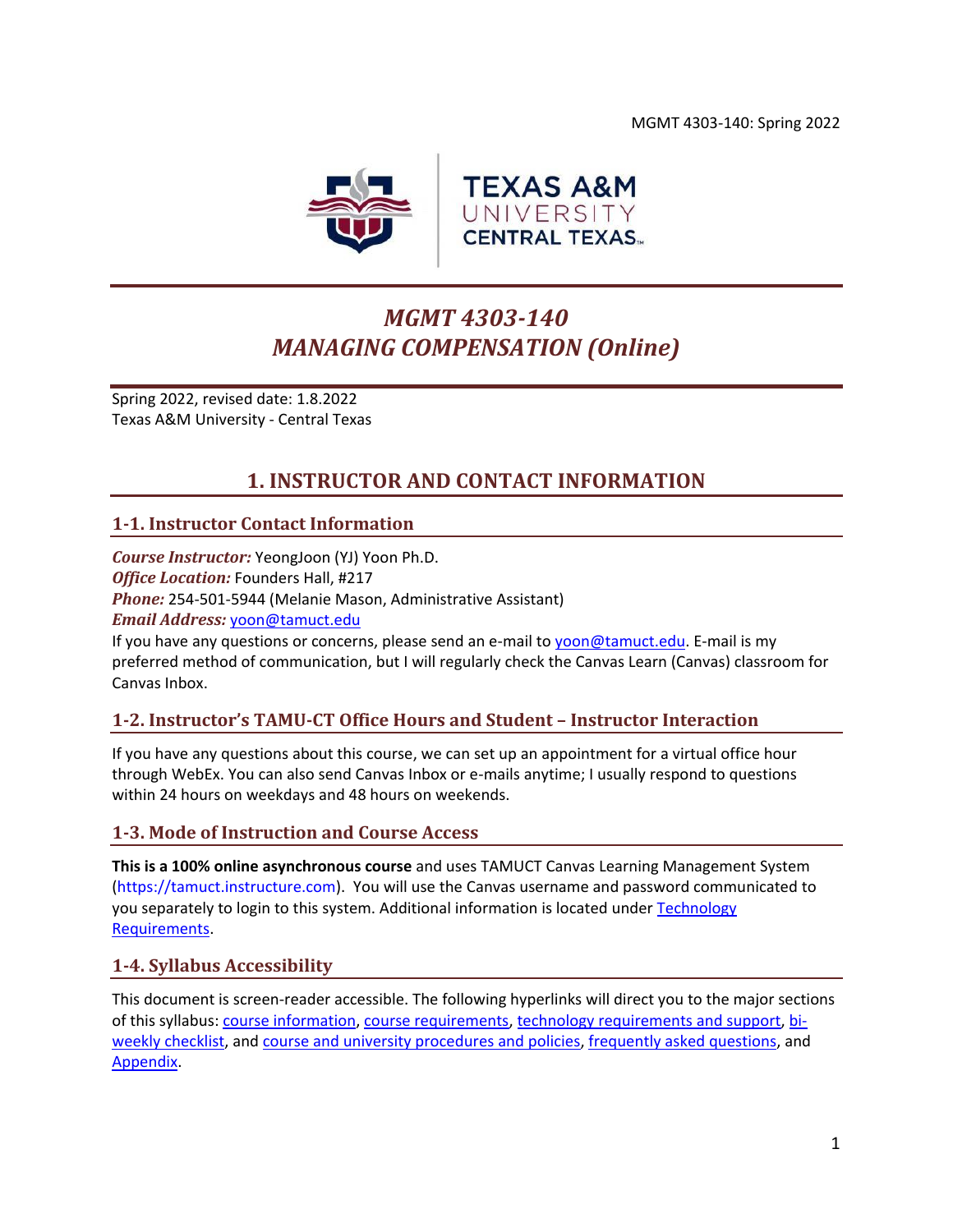### **1-5. SafeZone**

<span id="page-1-0"></span>SafeZone provides a public safety application that gives you the ability to call for help with the push of a button. It also provides Texas A&M University-Central Texas the ability to communicate emergency information quickly via push notifications, email, and text messages. All students automatically receive email and text messages via their myCT accounts.

Downloading SafeZone allows access to push notifications and enables you to connect directly for help through the app. You can download SafeZone from the app store and use your myCT credentials to log in. If you would like more information, you can visit the [SafeZone](http://www.safezoneapp.com/) website.

To register SafeZone on your phone, please follow these three easy steps:

1. Download the SafeZone App from your phone store using the link below: o [iPhone/iPad](https://apps.apple.com/app/safezone/id533054756)

o [Android Phone/Tablet](https://play.google.com/store/apps/details?id=com.criticalarc.safezoneapp)

- 2. Launch the app and enter your myCT email address (e.g., {name}@tamuct.edu)
- 3. Complete your profile and accept the terms of service

## **2. COURSE INFORMATION**

#### **2-1. Course Overview and Description**

The main purpose of this course is to help students understand the various factors that affect the two crucial pay decisions that organizations need to make: *How* (pay method) and *how much* (pay level) an organization should pay its employees. Integrating various perspectives from management and economics, this course explores how a variety of factors such as labor market, organization, and job characteristics affect (or are correlated with) the levels and methods of pay. The course also examines other pay-related issues in the news, such as pay inequality and the gender pay gap. **Compared to the graduate-level compensation course that TAMUCT offers (i.e., HRM 5316: Compensation Management), the emphasis is placed on the understanding of basic concepts, theories, current trends, and legal and social requirements related to the issue of compensation**. A basic level of human resource management knowledge and quantitative applications skill is recommended to take this course.

## **2-2. Course Objectives**

Upon successful completion of *MGMT4303 Managing Compensation*, students will be able to do the following:

- 1. *How much to pay employees (related to the issue of pay level)* Demonstrate an understanding of the factors that need to be considered in making pay level decisions as an organization and their consequences.
- 2. *How to pay employees (related to the issue of pay method)* Demonstrate an understanding of the factors that need to be considered in making pay method decisions as an organization and their consequences.
- 3. *Factors to consider as a job-seeker to earn more* Identify factors that can affect pay levels and consider these factors in looking for a job as a jobseeker.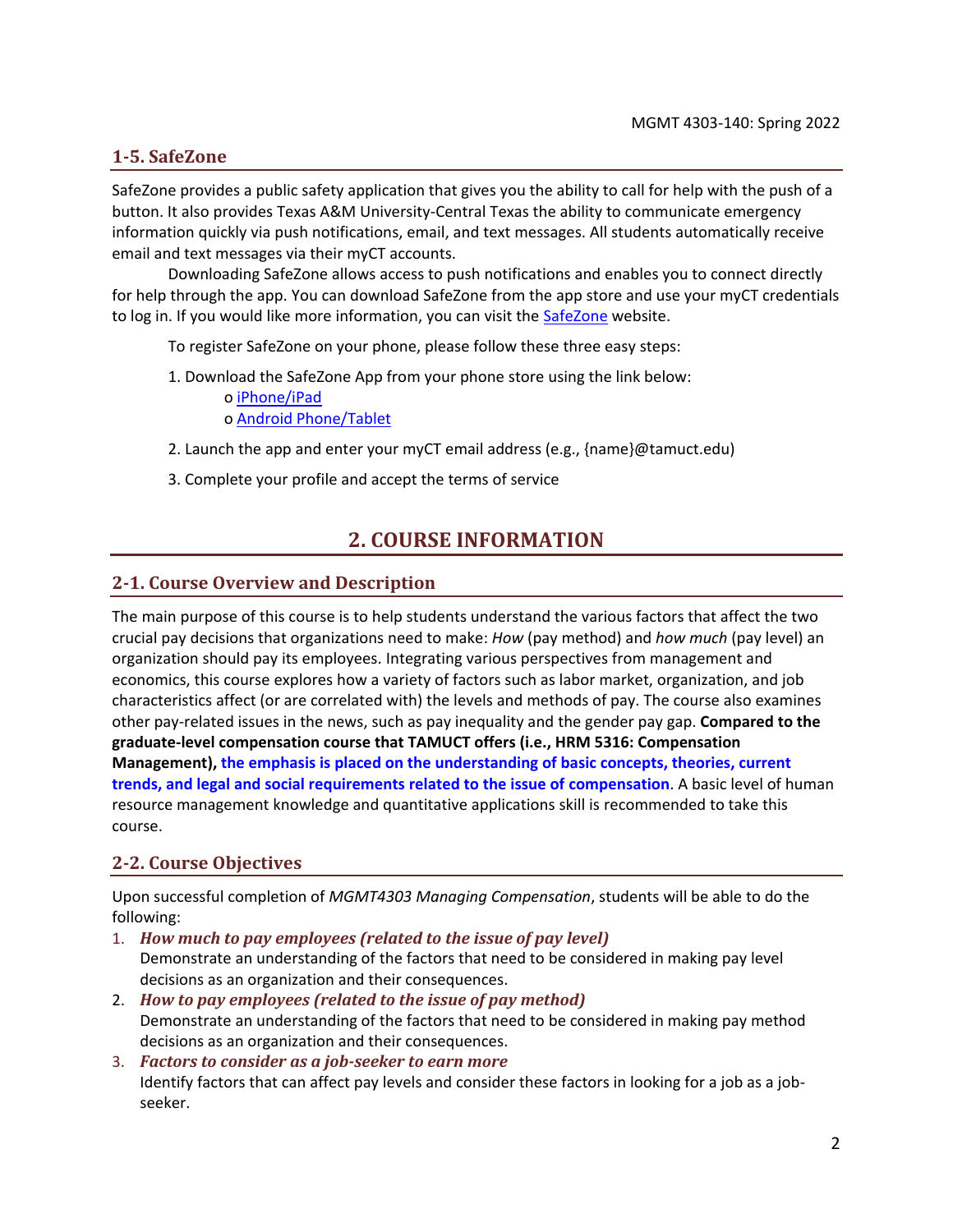#### 4. *Professional Etiquette*

Understand, apply, and demonstrate professionalism as described under professional etiquette [\(Course Requirement 7: Section 3-7\)](#page-4-0).

### **2-3. Module Learning Outcomes**

Module-level student outcomes can be viewed in the Canvas classroom at the beginning of each module.

## **2-4. Required Readings and Videos**

The textbook is *Pay: Why people earn what they earn and what you can do now to make more* by Kevin Hallock. The book is available online through the TAMUCT Library website (http://tamuct.libguides.com/index). But you may want to purchase the book since the number of readers that can access the online version on the TAMUCT Library website at the same time is limited. The detail of our main textbook is as follows.

- Title: Pay: Why people earn what they earn and what you can do now to make more
- Author: Kevin Hallock
- ISBN: 978-1-107-01498-5
- Publisher: Cambridge University Press
- Publication Year: 2012

We will also read some more recent articles from [WorldatWork](https://worldatwork.org/) throughout the course. To do the assignment on Pay/Income Inequality, you will be required to watch the movie *Inequality for All*. TAMUCT library has the online version of this movie. The link to the movie will be provided through our Canvas website.

## **3. COURSE REQUIREMENTS**

<span id="page-2-0"></span>A syllabus serves as an instructional and study planning document for both faculty and students. Although every effort will be taken to complete the semester according to the syllabus, it may become necessary to make certain changes to better facilitate the academic environment. In such an event, changes will be announced in the virtual classroom and emailed to students within one week of the change decision. Following is a description of the major course assignments as well as other components that make up the total grade for this course.

#### **\* IMPORTANT NOTICE**

**All the required works in this course represent the independent work of students; teamwork will not be permitted. A student who turned in a course requirement that is a result of teamwork will receive a failing grade "F" and a referral to Student Affairs**.

## **3-1. Requirement 1: Discussions (7 discussions, points per discussion range from 30 to 40, a total of 260 points)**

Discussions are intended to create student-to-student interaction in the course as well as teach and reinforce module concepts. Some discussions are intended to make students think about issues that will be taught in the following week's module. *A rubric with the grading criteria will be provided with the discussion instruction.* Discussions are interactive and time-sensitive; therefore, contributions to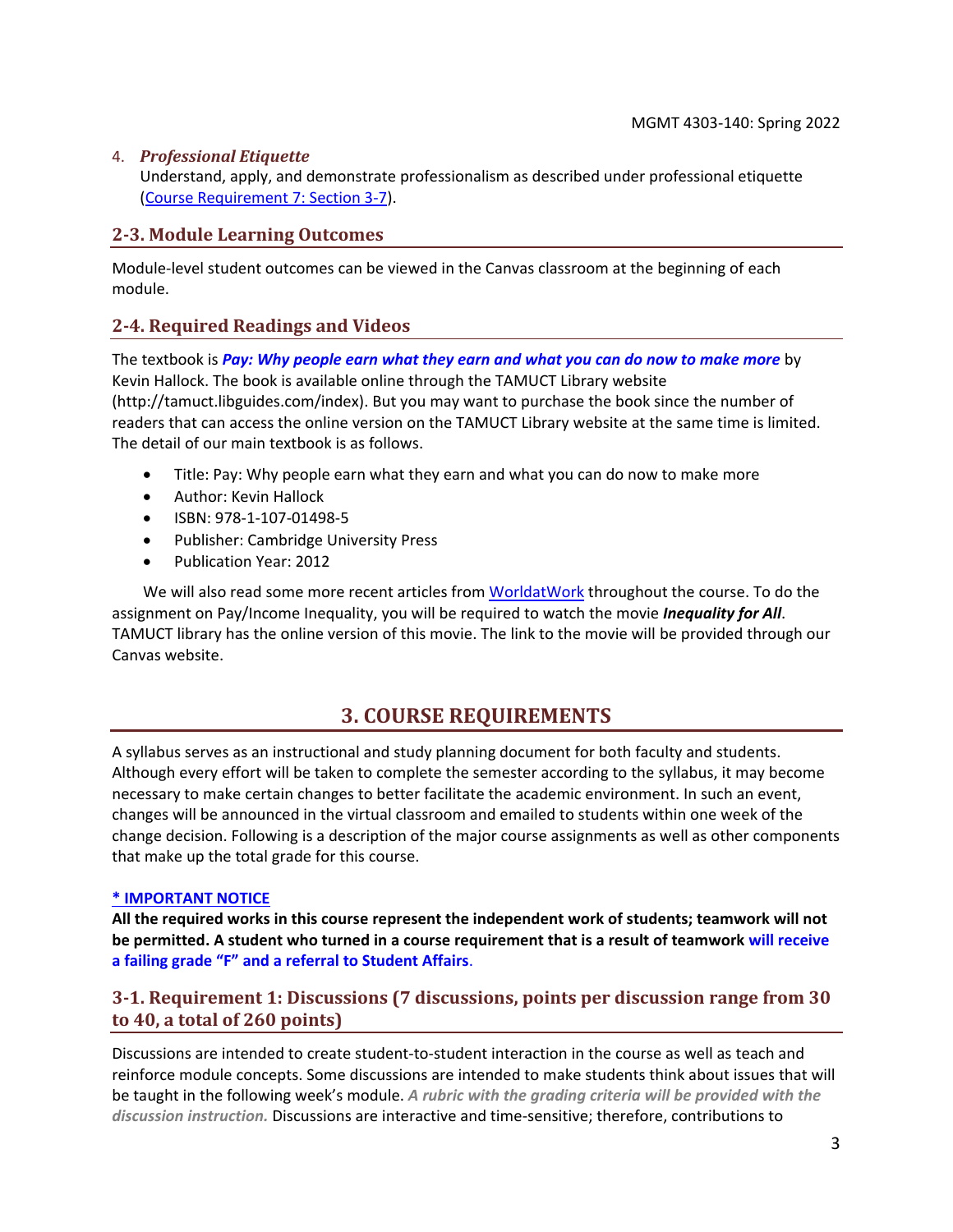#### **discussions will not be accepted late without written documentation of an unavoidable or unforeseeable event.**

**Professional Conduct Expectations:** Online netiquette and in-person professional conduct are required at all times. I reserve the right to delete student posts that violate netiquette expectations, including those posts that lack kindness, respect, and inclusive language towards students or the instructor. A student whose post lacks netiquette will be deleted and receive a 0 for that discussion. A student's behavior that is unprofessional and or violates netiquette expectations will be viewed as a violation of professional etiquette [\(Course Requirement 7: Section 3-7\)](#page-4-0). **A reduction in one final grade level (e.g., from A grade to B grade) will occur per case of behavior that is unprofessional and/or violates netiquette expectations.** However, I reserve the right to reduce the penalty if I believe the behavior was unintentional or very minor in impact.

### **3-2. Requirement 2: Individual Assignments (8 assignments, 60 points per assignment, a total of 480 points)**

Assignments in this course are assessments of module-level learning objectives, which are designed to help you practice applying course concepts to solve compensation problems. *A rubric entailing the grading criteria is provided with instruction for the assignment.* An example of an individual assignment can be found in the [Appendix.](#page-21-0)

If citations and references are needed in writing your answers, you are required to use the **American Psychological Association** (APA) formatting. **Students whose assignment includes plagiarism will receive a failing grade "F" on this course and be referred to Student Affairs.** However, I reserve the right to reduce the penalty if I believe plagiarism was unintentional or very minor in impact. Please review my policy regarding Plagiarism under Instructor's Policies [\(Section 3-10\)](#page-5-0) . If you are unfamiliar with APA, I encourage you to investigate the links provided in the Orientation module.

**Assignments are not accepted late without written documentation of an unavoidable or unforeseeable event preventing you from completing and turning in the assignment during the twoweek period it was available for submission.**

### **3-3. Requirement 3: Review Quizzes (for Modules 2 to 15: 14 review quizzes, 10 points each, a total of 140 points)**

Review quizzes are provided to ensure students are understanding concepts presented in the required readings and videos, as well as to help prepare you for the final exam. Quizzes reinforce key concepts from the required readings and videos related to module-level objectives. Quizzes will be completed and submitted to Canvas, then scored automatically through TAMUCT's Web-supported Canvas application.

**Students can take each quiz twice. The higher score of the two attempts will be recorded.** Quizzes include 3 to 10 questions each and are anticipated to take approximately 15 minutes to complete. However, you may take up to 30 minutes to complete the quiz. Keep in mind that quizzes must be completed by the due date posted on the [bi-weekly checklist.](#page-7-0) **Opportunities to complete quizzes late will only be provided with written documentation of an unavoidable or unforeseeable event.**

#### **3-4. Requirement 4: Final Exam (100 points)**

There will be a final exam at the end of the semester. The exam includes 50 multiple choice and true/false questions, which **assess content from the required readings and videos**. 50 multiple choice and true/false questions will be scored automatically through TAMUCT's Web-supported Canvas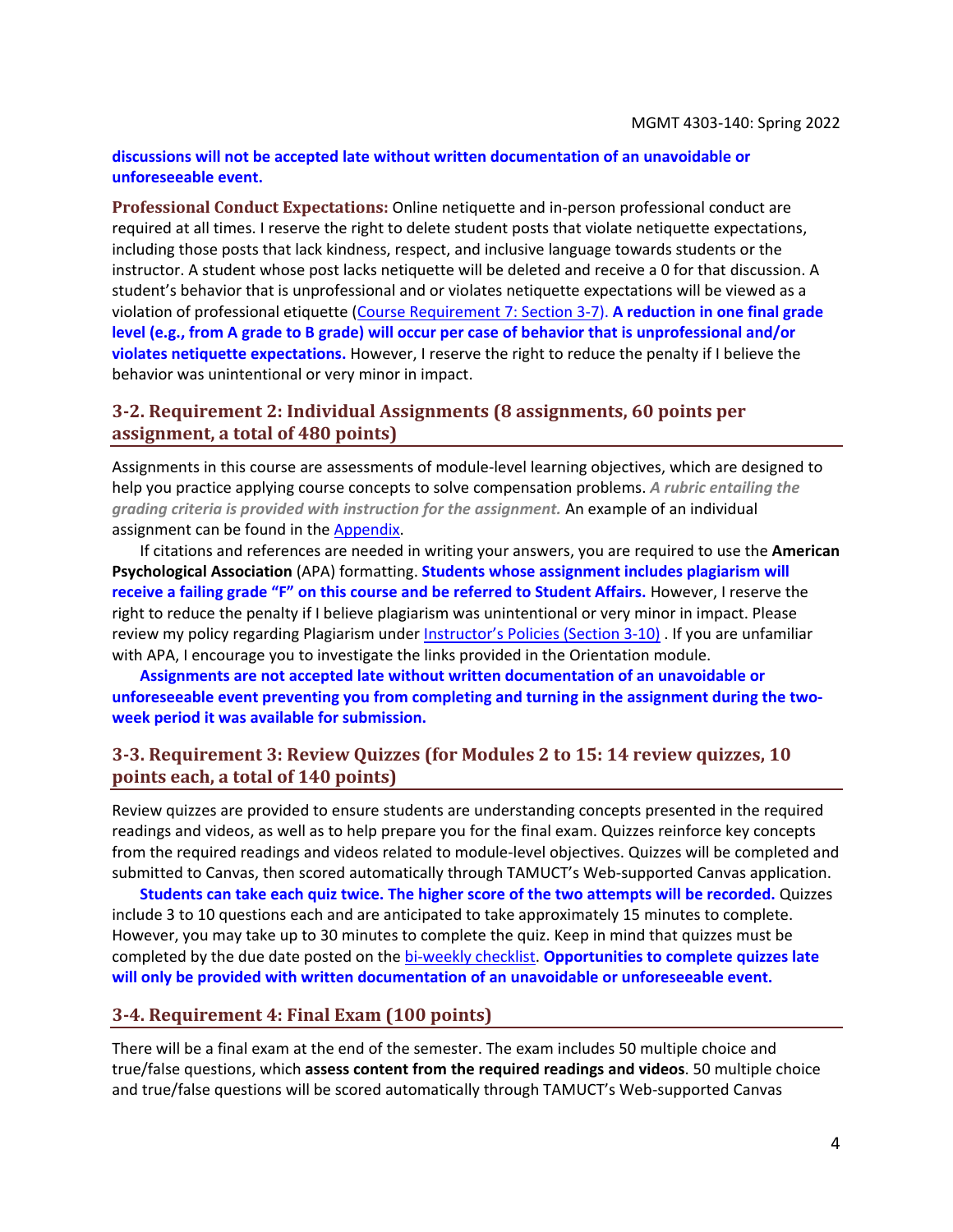application. To complete the 50 multiple choice and true/false questions, 150 minutes will be given and **must be completed in one sitting (multiple attempts are NOT allowed for this exam)**.

#### **3-5. Requirement 5: Introduction (10 points)**

You need to post your introduction at the beginning of the course (10 points).

#### **3-6. Requirement 6: Syllabus/Plagiarism Review Quiz (10 points)**

This quiz is provided to ensure students are understanding the course requirements as well as the writing requirements to successfully pass this course.

**Students can take this quiz twice. The higher score of the two attempts will be recorded.** This quiz includes 10 questions and is anticipated to take approximately 15 minutes to complete. However, you may take up to 30 minutes to complete the quiz. Keep in mind that this quiz must be completed by the due date posted on the [bi-weekly checklist.](#page-7-0) **Opportunities to complete the quiz late will only be provided with written documentation of an unavoidable or unforeseeable event.**

#### <span id="page-4-0"></span>**3-7. Requirement 7: Professional Etiquette**

Students are expected to embody professionalism to include the following:

- *1. Demeanor* Being polite, well-spoken, inclusive, and mature, and demonstrating tact, respect, compassion, and appreciation - not being rude, belligerent, arrogant, or aggressive.
- *2. Reliability* Following through on tasks in a timely manner and communicating unanticipated events.
- *3. Competency* Committing to learning and applying content from the course, acting in a responsible manner, and practicing sound judgment, seeking assistance when appropriate.
- *4. Ethics* Being honest and trustworthy.
- *5. Equality* Refraining from giving or seeking preferential treatment unless supported by the Office of Student Success, adhering to published policies of the university, seeking assistance or clarification when appropriate.

**A student who violates professional etiquette in a manner that is egregious (as determined by the instructor) may result in a failing grade for the course**. A less severe penalty may be assigned by the instructor, depending on the circumstances of the situation.

#### **3-8. Bonus Assignments**

The instructor may provide students with bonus assignments throughout the semester.

#### <span id="page-4-1"></span>**3-9. Grading Criteria**

Graded requirements support course objectives and include a combination of discussions, assignments, quizzes, and final exam.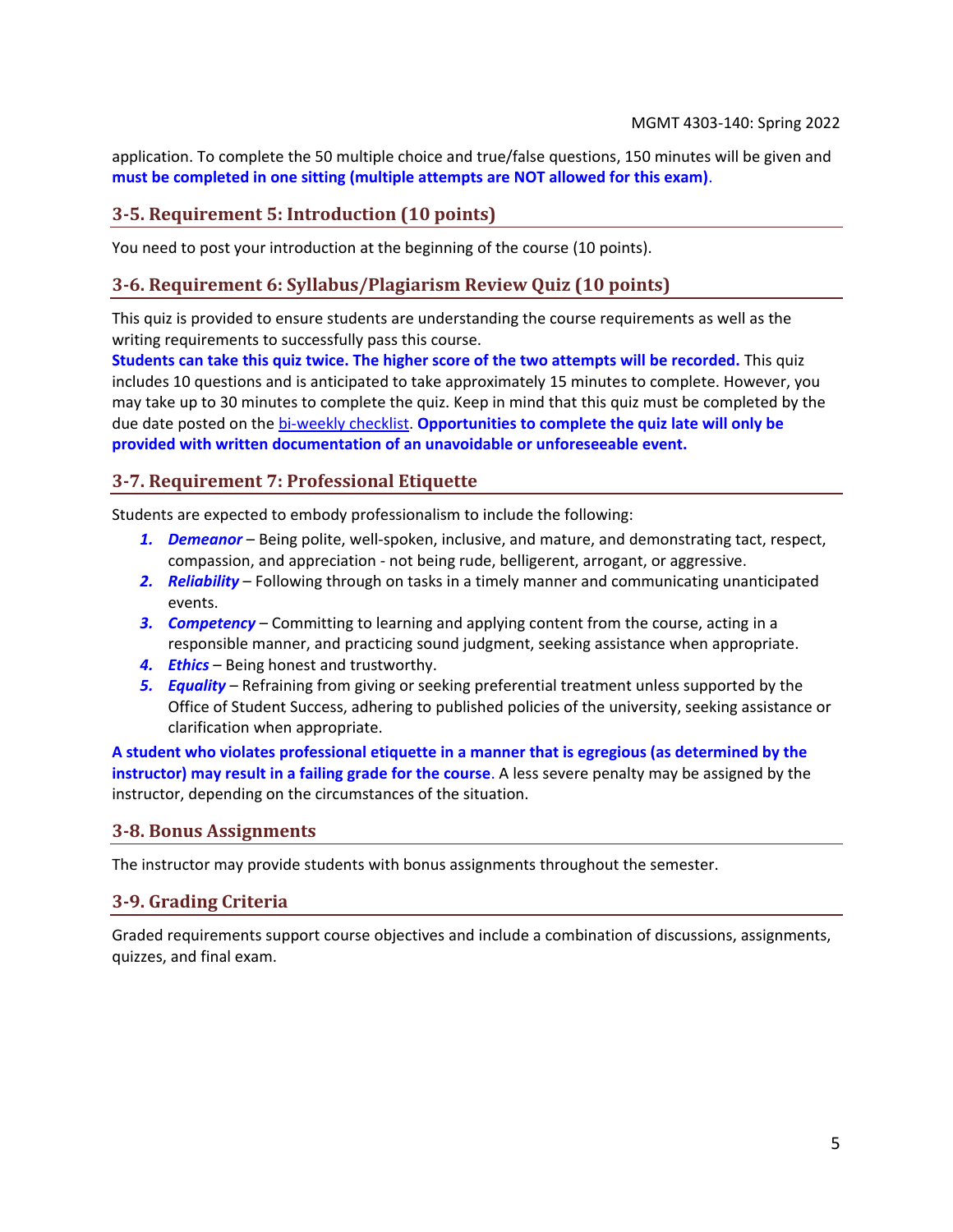| Requirement                     | Percentage | <b>Detail</b>                                          |
|---------------------------------|------------|--------------------------------------------------------|
| <b>Discussion</b>               | 26%        | 7 discussions - 30 to 40 points each: 260 points total |
| <b>Assignments</b>              | 48%        | 8 assignments - 60 points each: 480 points total       |
| <b>Review Quizzes</b>           | 14%        | 14 quizzes - 10 points each: 140 points total          |
| <b>Introduction</b>             | 1%         | 10 points total                                        |
| <b>Syllabus/Plagiarism Quiz</b> | 1%         | 10 points total                                        |
| <b>Final Exam</b>               | 10%        | 100 points total                                       |
| <b>Professional Etiquette</b>   |            | Can be a deduction factor                              |
| <b>Total</b>                    | 100%       | 1,000 points total                                     |

*Grade Composition:*

**Grades will be determined by the total points that you receive in this course: A= 900 or more, B= 899- 800, C= 799-700, D= 699-600, and F= 599 or less. Grades will NOT be determined by the percentage that you may view on our Canvas website.**

*Posting of Grades:* All student grades are anticipated to be posted in the Canvas Grade book within seven days of the submission deadline. If I am unable to return grades within this timeline, I will post an announcement in the Canvas classroom with the anticipated posting date for grades. Students should monitor their grades through this tool and report any issues or concerns immediately.

*Submitting Course Requirements:* Please submit all course requirements (discussions, assignments, quizzes, and exams) through our Canvas classroom.

#### <span id="page-5-0"></span>**3-10. Instructor Policies**

Late works: All works are due on the date designated on the [bi-weekly checklist](#page-7-0) unless otherwise posted in the classroom announcements. **No late works will be accepted without written documentation of an unavoidable or unforeseeable event.** It is your responsibility to contact me and request a deadline extension or an alternate assignment, if needed.

*Plagiarism:* **A student who turned in a plagiarized assignment**, *i.e., failing to cite and reference the information source properly*, **will receive a failing grade "F" and a referral to Student Affairs**. However, I reserve the right to reduce the penalty if I believe plagiarism was unintentional or very minor in impact.

When you are using an idea from another source (including your past assignments from this as well as other courses) in your writing, you need to do the following two things.

**1) Cite and reference the source properly (using the APA format).**

**2) Paraphrase the original writing, so no more than seven consecutive words are identical.**

**\* Here, a 'source' also includes your past assignments from this as well as other courses.**

**Any writing (that uses an idea from another source) that does not meet BOTH of the above two criteria will be considered as plagiarism.**

**How to properly cite, reference, and paraphrase are outlined in the** *Citations and References* **video in the Orientation Module. Please watch this video and cite, reference, and paraphrase accordingly.** 

*Paraphrasing others' works:* A large portion of a student's work done by paraphrasing (and thus citing and referencing) someone else's work will not be viewed as a result of independent work. A student can paraphrase, cite, and reference someone else's work to make certain points within the student's writing. However, if a too large portion of the student's submission is just a paraphrasing (and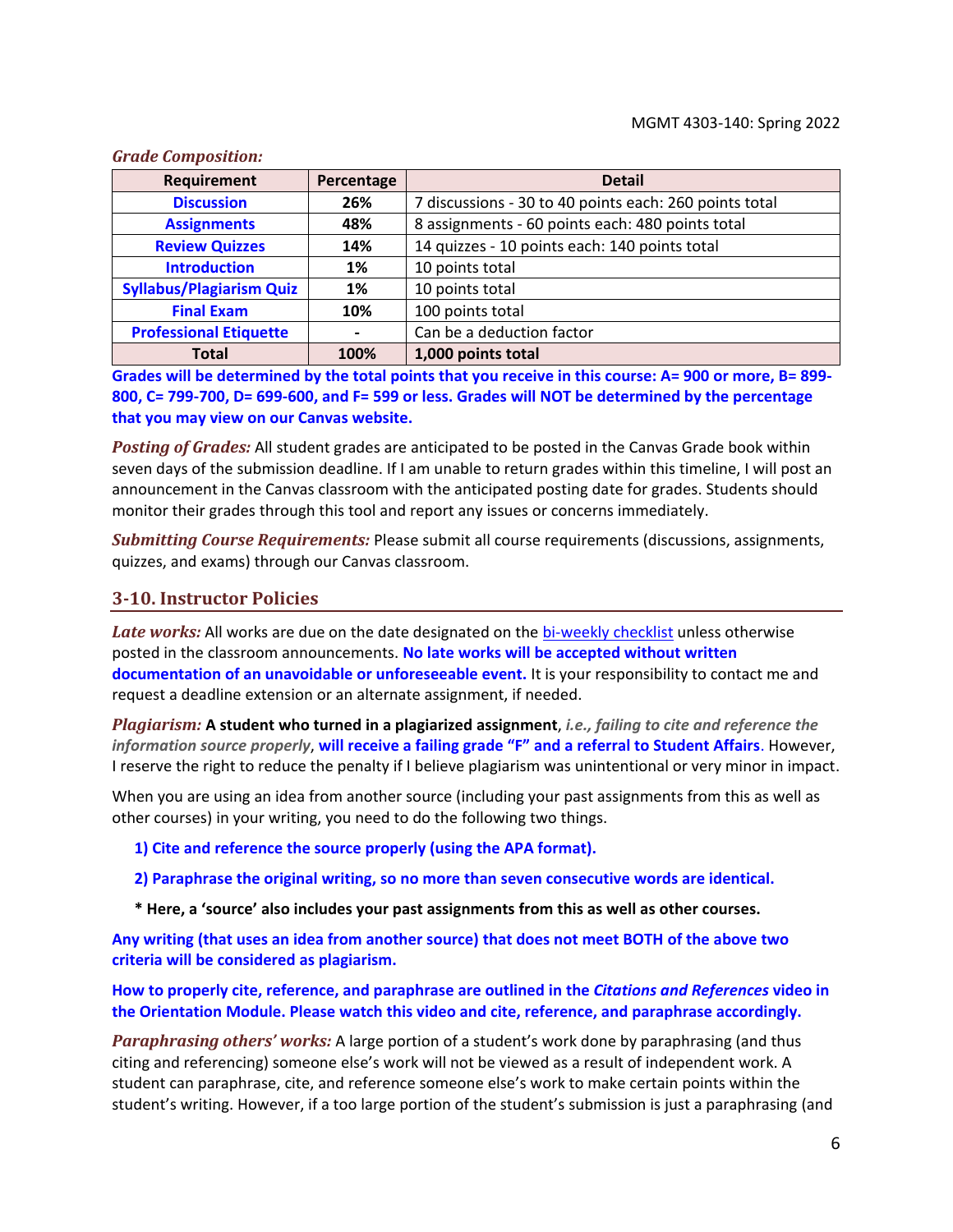thus citing and referencing) of someone else's work, it will be viewed as "teamwork" outlined in [Section](#page-2-0)  [3. COURSE REQUIREMENTS](#page-2-0) of this syllabus. **A student who turned in a course requirement that is a result of teamwork will receive a failing grade "F" and a referral to Student Affairs**.

*Copyright of course materials:* Students should assume that all course materials are copyrighted by the respective author(s). Reproduction of course material or sharing it with others through any means (e.g., directly or indirectly through various websites like Course Hero) is prohibited without consent by the author and/or course instructor. **A student whose course material(s) has been shared through any means will be viewed as violating this copyright policy. Violation of copyright is against the law and Texas A&M University-Central Texas Code of Academic Honesty. Any alleged violations will result in a failing grade "F" and a referral to Student Affairs.**

<span id="page-6-1"></span>*The operation of the online course and being an online student:* Students' learning experiences will be largely impacted by interaction with the instructor and other students as part of a learning community. Therefore, by registering for a web-based course, you have committed to participate in the online course activities. Plan to participate regularly.

## **4. TECHNOLOGY REQUIREMENTS AND SUPPORT**

## <span id="page-6-0"></span>**4-1. Technology Requirements**

*This course will use the TAMUCT Canvas Learn learning management system.*

- Login to [https://tamuct.instructure.com](https://tamuct.instructure.com/) to access the course.
- Username: Your MyCT username
- Initial password: Your MyCT password

#### **We strongly recommend the latest versions of Chrome or Firefox browsers. Canvas no longer supports any version of Internet Explorer.**

*Technology issues are not an excuse for missing a course requirement.* Make sure your computer is configured correctly and address issues well in advance of deadlines. Be sure to identify a backup plan in the event of technology issues, such as using the TAMUCT computer lab, a local library computer where available, a backup laptop of your own, or access to a friend, neighbor, or family member's computer. If you do encounter technical difficulties, please send me an email.

## **4-2. Technology Support**

*For Canvas issues* Use the Canvas Help link, located at the bottom of the left-hand menu, for issues with Canvas. You can select "Chat with Canvas Support," submit a support request through "Report a Problem," or call the Canvas support line: 1-844-757-0953.

*For log-in issues* For log-in problems, students should contact Help Desk Central. They are open 24 hours a day, 7 days a week:

- Email: [helpdesk@tamu.edu](mailto:helpdesk@tamu.edu)
- Phone: (254) 519-5466
- Web Chat[: http://hdc.tamu.edu](http://hdc.tamu.edu/)

When calling for support, please let your support technician know you are a TAMUCT student.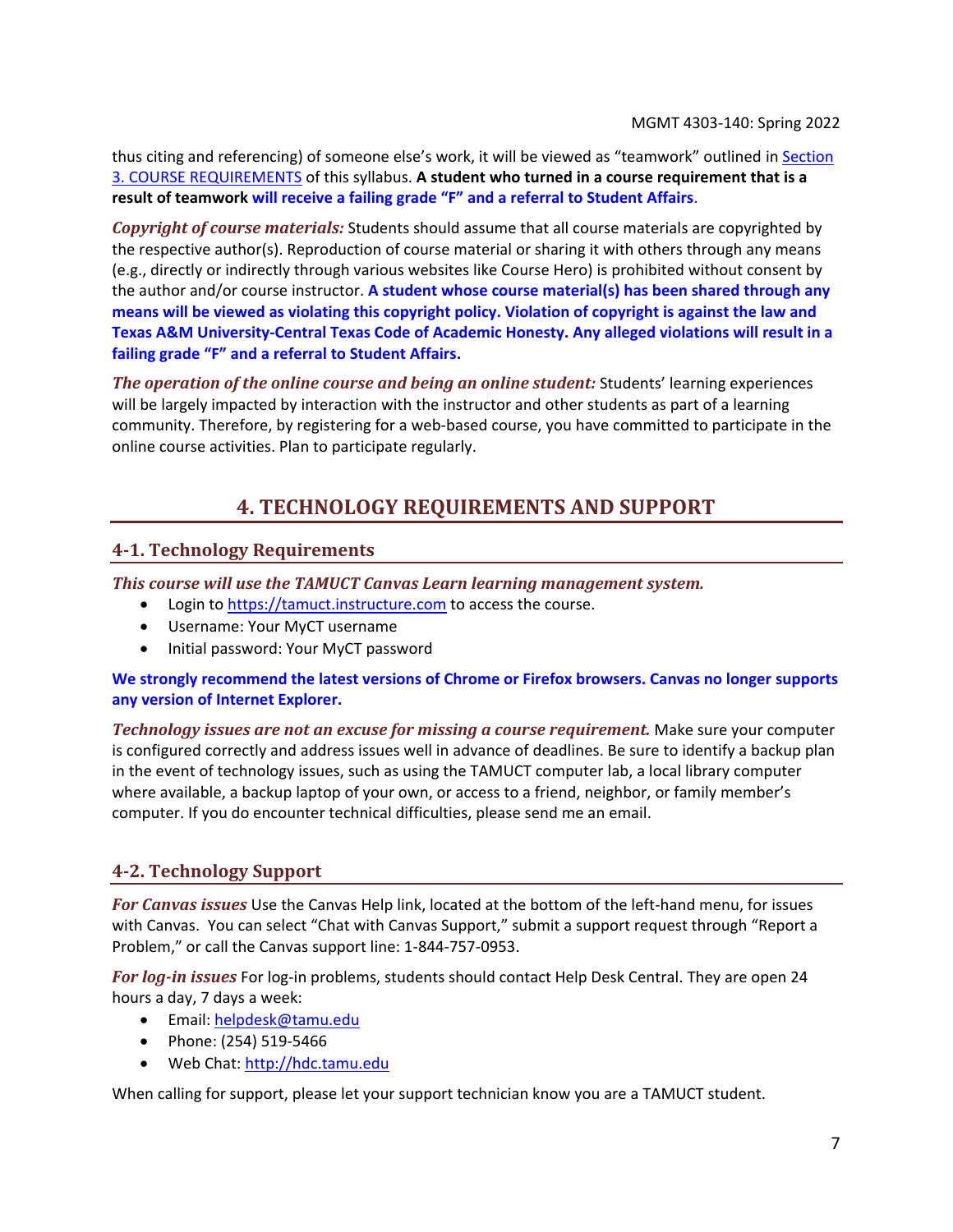*For course contents and requirement issues* For issues related to course content and requirements, contact the [instructor.](#page-0-0)

<span id="page-7-0"></span>**Remember, technology issues are not an excuse for missing a course requirement – make sure your computer is configured correctly, address issues well in advance of deadlines, and have a backup plan.**

## **5. BI-WEEKLY CHECKLIST**

This bi-weekly checklist provides you with a list of the things that you need to do in a given week. You'll need to check off all the things on the list to be considered as "complete" for that two-week period.

Each two-week period work for the course will begin on Monday of the odd number week (Week 1, Week 3, Week 5, …) and end on Sunday of the even number week (Week 2, Week 4, Week 6, … ; except in the final week). *Most* of the things that you need to do within each two-week period have *Friday* or *Sunday night at 11:59 p.m.* deadlines.

Course materials for a given two-week period will be open at 12:01 a.m. on Monday of the odd number week. **Course materials will not be opened in advance**.

I reserve the right to make changes to the course schedule if the need arises. If changes are made, you will be notified in advance of the change through a posted announcement in the Canvas classroom.

For other important dates of our university (e.g., add, drop, and withdraw deadlines), please refer to the [university academic calendar.](http://catalog.tamuct.edu/undergraduate_catalog/general-information/academic20calendars20and20final20exam20schedule/)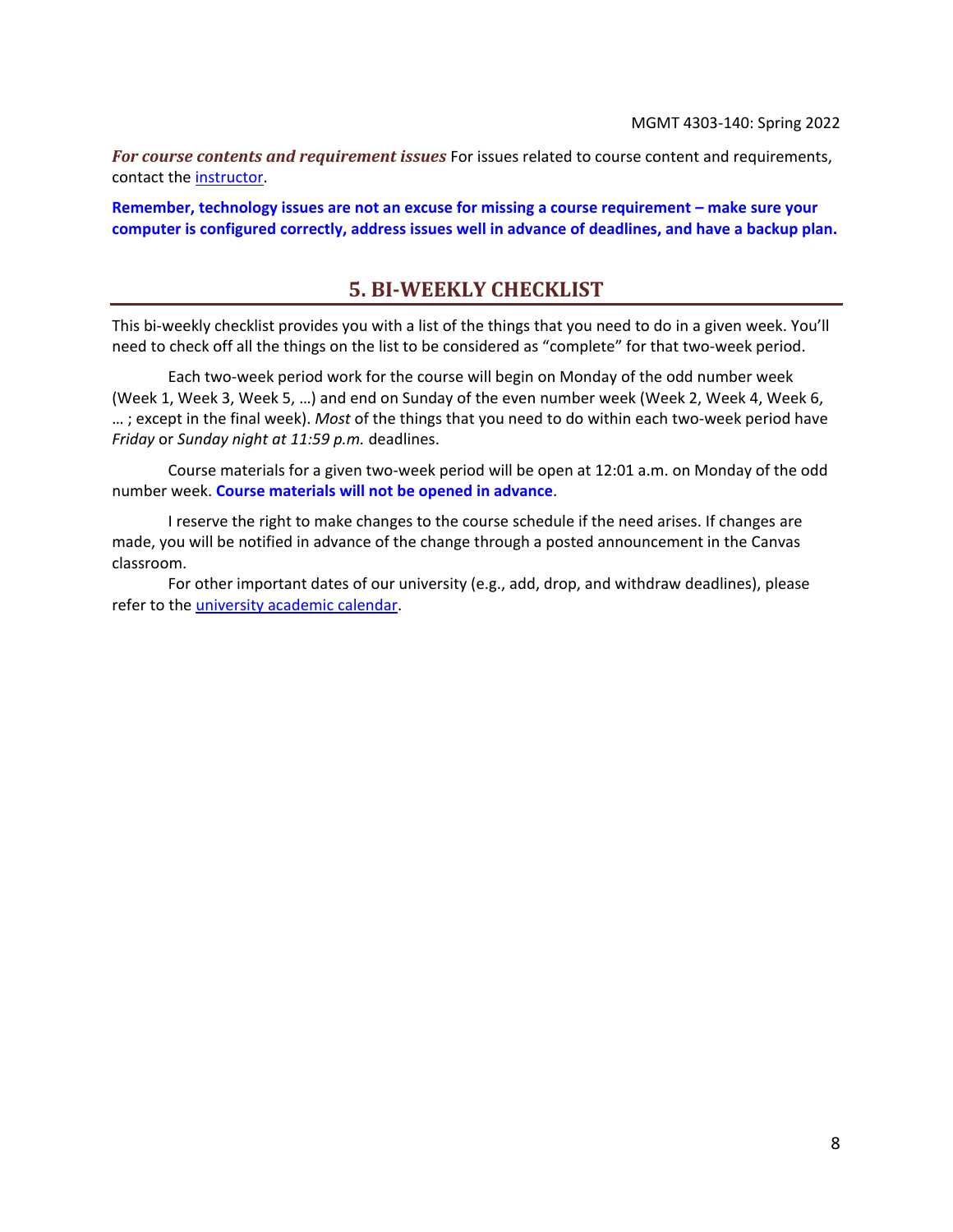## *Weeks 1 and 2: January 17th (or 18th), Tuesday – January 30th, Sunday*

#### *Orientation Module*

| Things to do                                  | <b>Points</b>            | Due date                      | Where to find                  | Done? |
|-----------------------------------------------|--------------------------|-------------------------------|--------------------------------|-------|
| Watch Instructor Welcome Video Message        | ۰                        | $\overline{\phantom{a}}$      | Home                           |       |
| Read the syllabus                             | $\overline{\phantom{a}}$ | $\overline{\phantom{a}}$      | Syllabus                       |       |
| *Upload your introduction                     | 10                       | Jan $30th$ ,<br><b>Sunday</b> | Assignments ><br><b>Others</b> |       |
| *Complete the Syllabus/Plagiarism Review Quiz | 10                       | Jan $30th$ ,<br>Sunday        | Assignments ><br><b>Others</b> |       |
| Read posts in the Orientation Module          |                          |                               | Modules $>$<br>Orientation     |       |

#### *Module 1: Introduction*

| Things to do                  | <b>Points</b>            | Due date                 | Where to find | Done? |
|-------------------------------|--------------------------|--------------------------|---------------|-------|
|                               | $\overline{\phantom{0}}$ | $\overline{\phantom{a}}$ | Modules >     |       |
| <b>Read Required Readings</b> |                          |                          | Module 1      |       |
|                               | $\overline{\phantom{0}}$ | $\overline{\phantom{0}}$ | Modules $>$   |       |
| Watch Required Video(s)       |                          |                          | Module 1      |       |

#### *Module 2: Neoclassical Economic Model of Pay*

| Things to do                   | <b>Points</b>            | Due date                     | Where to find         | Done? |
|--------------------------------|--------------------------|------------------------------|-----------------------|-------|
|                                |                          |                              | Modules $>$           |       |
| Watch Required Video(s)        | $\overline{\phantom{a}}$ | $\qquad \qquad \blacksquare$ | Module 2              |       |
|                                |                          | Jan $30th$ ,                 | Assignments >         |       |
| *Complete Module 2 Review Quiz | 10                       | Sunday                       | <b>Review Quizzes</b> |       |

#### *Discussion & Assignment*

| Things to do                         | <b>Points</b> | Due date     | Where to find      | Done? |
|--------------------------------------|---------------|--------------|--------------------|-------|
| *Complete Discussion #1              | 30            | Jan $30th$ , | Assignments >      |       |
|                                      |               | Sunday       | <b>Discussions</b> |       |
| *Complete Assignment 1:              |               | Jan $30th$ , | Assignments >      |       |
| Econ Model of Pay and BLS Statistics | 60            | Sunday       | Assignments        |       |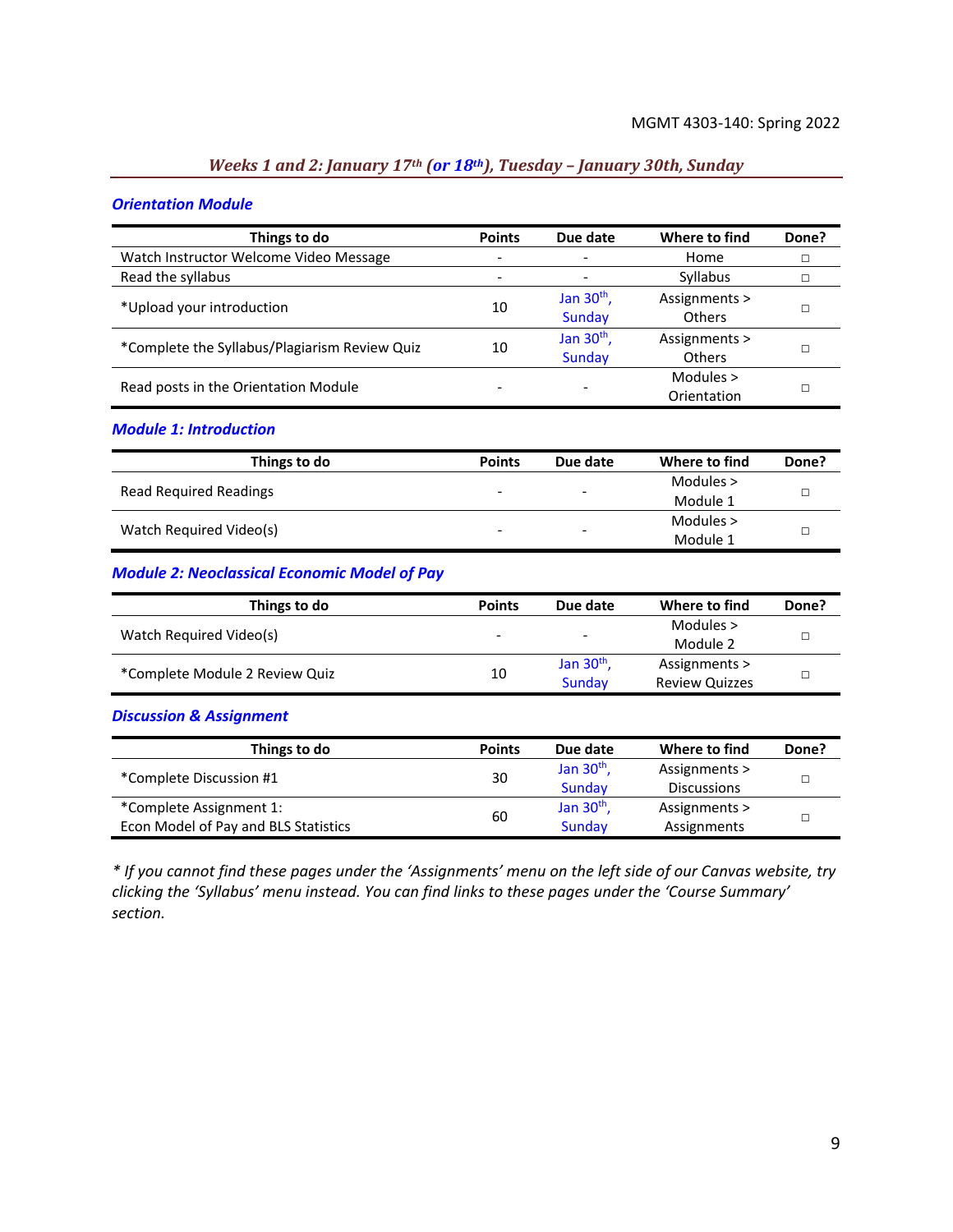#### *Weeks 3 and 4: January 31st, Monday – February 13th, Sunday*

#### *Module 3: Limitations of Neoclassical Economics Model of Pay / Business Strategy and Pay*

| Things to do                   | <b>Points</b> | Due date                 | Where to find         | Done? |
|--------------------------------|---------------|--------------------------|-----------------------|-------|
| Read required readings         | -             | -                        | Modules $>$           |       |
|                                |               |                          | Module 3              |       |
| Watch Required Video(s)        | -             | $\overline{\phantom{a}}$ | Modules $>$           |       |
|                                |               |                          | Module 3              |       |
| *Complete Module 3 Review Quiz | 10            | Feb $13th$ ,             | Assignments >         |       |
|                                |               | Sunday                   | <b>Review Quizzes</b> |       |

### *Module 4: Relative Importance of a Job and Pay*

| Things to do                   | <b>Points</b>            | Due date     | Where to find         | Done? |
|--------------------------------|--------------------------|--------------|-----------------------|-------|
| Read required readings         |                          |              | Modules $>$           |       |
|                                | $\overline{\phantom{0}}$ | -            | Module 4              |       |
|                                |                          |              | Modules $>$           |       |
| Watch Required Video(s)        |                          | -            | Module 4              |       |
|                                |                          | Feb $13th$ , | Assignments >         |       |
| *Complete Module 4 Review Quiz | 10                       | Sunday       | <b>Review Quizzes</b> |       |

#### *Discussion & Assignment*

| Things to do                           | <b>Points</b> | Due date     | Where to find      | Done? |
|----------------------------------------|---------------|--------------|--------------------|-------|
| *Complete Discussion #2                | 40            | Feb $13th$ , | Assignments >      |       |
|                                        |               | Sunday       | <b>Discussions</b> |       |
| *Complete Assignment 2: Job evaluation | 60            | Feb $13th$ , | Assignments >      |       |
|                                        |               | Sunday       | Assignments        |       |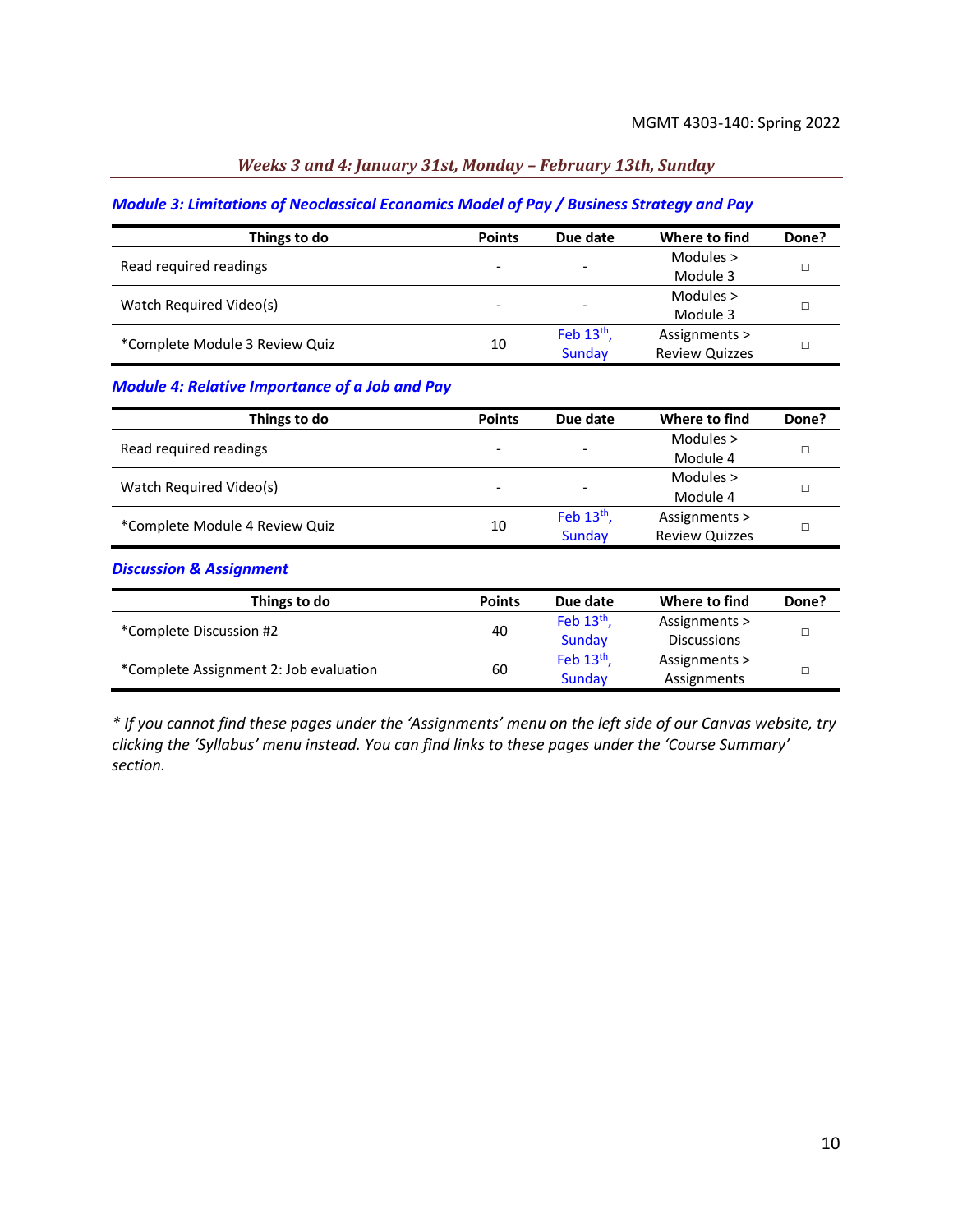#### *Weeks 5 and 6: February 14th, Monday – February 27th, Sunday*

#### *Module 5: Pay-For-Performance*

| Things to do                   | <b>Points</b>            | Due date                 | Where to find         | Done? |
|--------------------------------|--------------------------|--------------------------|-----------------------|-------|
| Read required readings         |                          |                          | Modules $>$           |       |
|                                | $\overline{\phantom{a}}$ | -                        | Module 5              |       |
| Watch Required Video(s)        | $\overline{\phantom{a}}$ | $\overline{\phantom{0}}$ | Modules $>$           |       |
|                                |                          |                          | Module 5              |       |
| *Complete Module 5 Review Quiz | 10                       | Feb $27th$ ,             | Assignments >         |       |
|                                |                          | Sunday                   | <b>Review Quizzes</b> |       |

#### *Module 6: Simple Linear Regression*

| Things to do                   | <b>Points</b>            | Due date          | Where to find         | Done? |
|--------------------------------|--------------------------|-------------------|-----------------------|-------|
| Watch Required Video(s)        | $\overline{\phantom{a}}$ | $\qquad \qquad -$ | Modules >             |       |
|                                |                          |                   | Module 6              |       |
|                                |                          | Feb $27th$ .      | Assignments >         |       |
| *Complete Module 6 Review Quiz | 10                       | Sunday            | <b>Review Quizzes</b> |       |

#### *Discussion & Assignment*

| Things to do             | <b>Points</b> | Due date     | Where to find      | Done? |
|--------------------------|---------------|--------------|--------------------|-------|
| *Complete Discussion #3  | 40            | Feb $27th$ . | Assignments >      |       |
|                          |               | Sunday       | <b>Discussions</b> |       |
| *Complete Assignment 3:  | 60            | Feb $27th$ , | Assignments >      |       |
| Simple linear regression |               | Sunday       | Assignments        |       |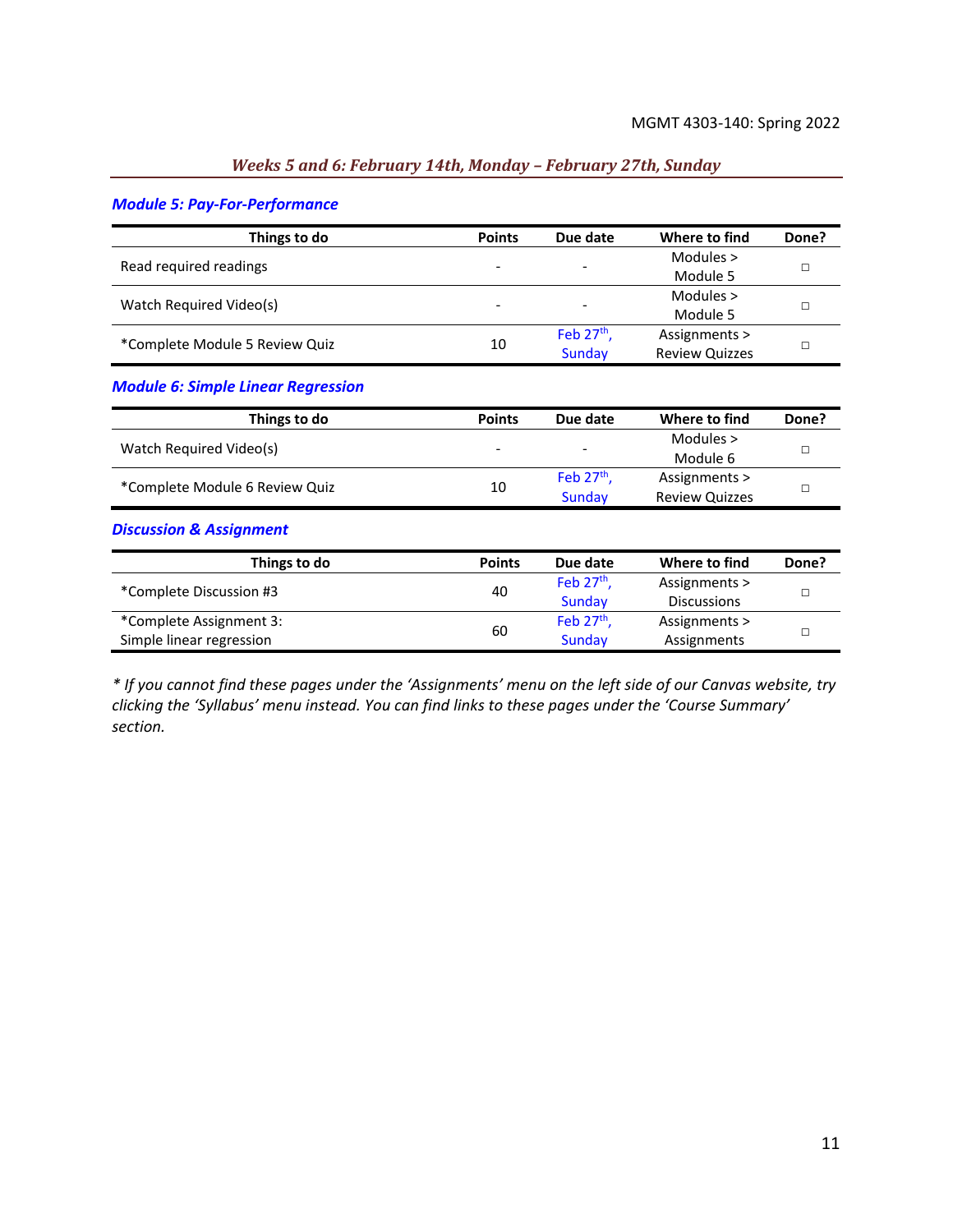## *Weeks 7 and 8: February 28th, Monday – March 13th, Sunday*

### *Module 7: Designing a Pay Structure: Combining Labor market, Strategy, Relative Importance of a Job, and Pay-For-Performance Altogether*

| Things to do                   | <b>Points</b>            | Due date                 | Where to find         | Done? |
|--------------------------------|--------------------------|--------------------------|-----------------------|-------|
| Read required readings         |                          |                          | Modules $>$           |       |
|                                | $\overline{\phantom{0}}$ | $\overline{\phantom{a}}$ | Module 7              |       |
| Watch Required Video(s)        |                          |                          | Modules $>$           |       |
|                                | -                        | $\overline{\phantom{a}}$ | Module 7              |       |
| *Complete Module 7 Review Quiz | 10                       | Mar $13th$ ,             | Assignments >         |       |
|                                |                          | Sunday                   | <b>Review Quizzes</b> |       |

#### *Module 8: Pay in nonprofit*

| Things to do                   | <b>Points</b> | Due date                 | Where to find         | Done? |
|--------------------------------|---------------|--------------------------|-----------------------|-------|
| Read required readings         |               |                          | Modules $>$           |       |
|                                |               | $\overline{\phantom{a}}$ | Module 8              |       |
|                                |               |                          | Modules $>$           |       |
| Watch Required Video(s)        | -             | -                        | Module 8              |       |
| *Complete Module 8 Review Quiz |               | Mar $13th$ ,             | Assignments >         |       |
|                                | 10            | Sunday                   | <b>Review Quizzes</b> |       |

#### *Discussion & Assignment*

| Things to do                                 | <b>Points</b> | Due date     | Where to find | Done? |
|----------------------------------------------|---------------|--------------|---------------|-------|
| *Complete Discussion #4                      | 40            | Mar $13th$ , | Assignments > |       |
|                                              |               | Sunday       | Discussion    |       |
| *Complete Assignment 4: Pay structure design | 60            | Mar $13th$ , | Assignments > |       |
|                                              |               | Sunday       | Assignments   |       |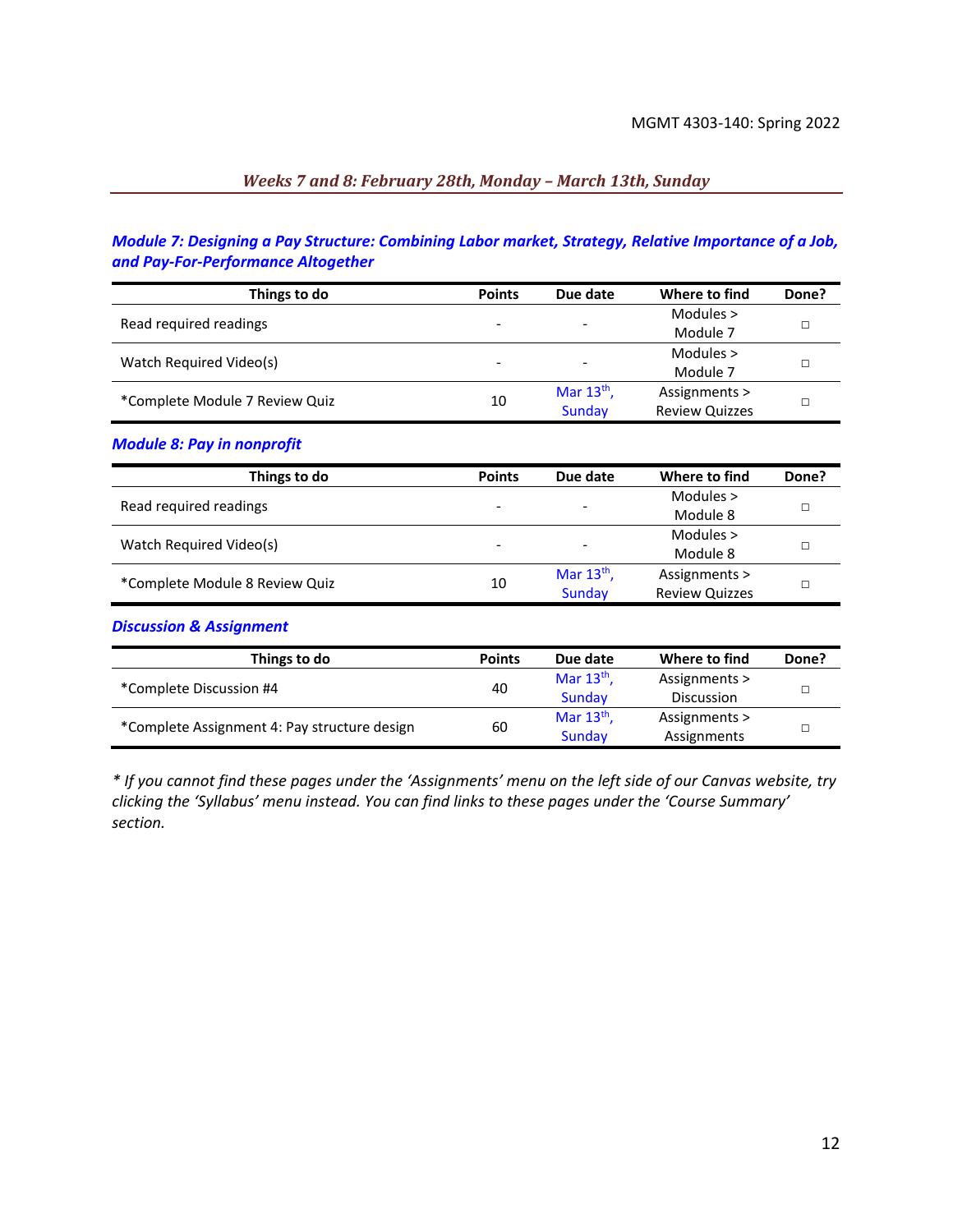#### *Weeks 9 and 10: March 21st, Monday – April 3rd, Sunday*

#### *Module 9: Pay secrecy*

| Things to do                   | <b>Points</b>            | Due date                 | Where to find         | Done? |
|--------------------------------|--------------------------|--------------------------|-----------------------|-------|
| Read required readings         |                          |                          | Modules $>$           |       |
|                                | -                        | $\overline{\phantom{a}}$ | Module 9              |       |
| Watch Required Video(s)        | $\overline{\phantom{a}}$ | $\overline{\phantom{a}}$ | Modules $>$           |       |
|                                |                          |                          | Module 9              |       |
| *Complete Module 9 Review Quiz | 10                       | Apr $3^{\text{rd}}$ ,    | Assignments >         |       |
|                                |                          | Sunday                   | <b>Review Quizzes</b> |       |

#### *Module 10: Multiple linear regression*

| Things to do                    | <b>Points</b>            | Due date                 | Where to find         | Done? |
|---------------------------------|--------------------------|--------------------------|-----------------------|-------|
| Watch Required Video(s)         | $\overline{\phantom{a}}$ | $\overline{\phantom{a}}$ | Modules $>$           |       |
|                                 |                          |                          | Module 10             |       |
| *Complete Module 10 Review Quiz | 10                       | Apr $3^{\text{rd}}$ ,    | Assignments >         |       |
|                                 |                          | Sunday                   | <b>Review Quizzes</b> |       |

#### *Discussion & Assignment*

| Things to do               | <b>Points</b> | Due date              | Where to find      | Done? |
|----------------------------|---------------|-----------------------|--------------------|-------|
| *Complete Discussion #5    | 30            | Apr $3^{\text{rd}}$ , | Assignments >      |       |
|                            |               | Sunday                | <b>Discussions</b> |       |
| *Complete Assignment 5:    | 60            | Apr $3rd$ ,           | Assignments >      |       |
| Multiple linear regression |               | Sunday                | Assignments        |       |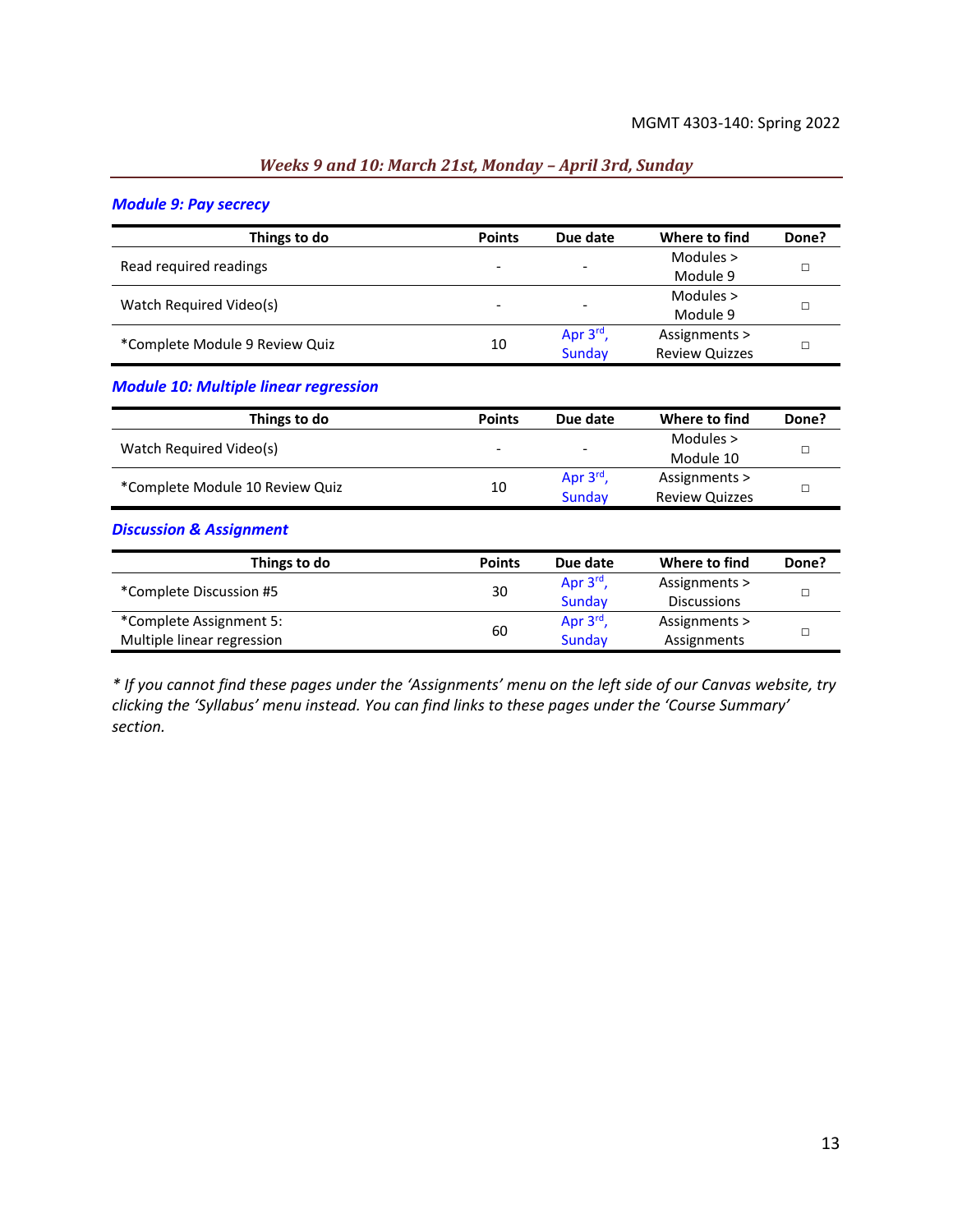#### *Weeks 11 and 12: April 4th, Monday – April 17th, Sunday*

#### *Module 11: Pay Discrimination*

| Things to do                    | <b>Points</b>            | Due date                 | Where to find         | Done? |
|---------------------------------|--------------------------|--------------------------|-----------------------|-------|
| Read required readings          |                          |                          | Modules $>$           |       |
|                                 | $\overline{\phantom{a}}$ | $\overline{\phantom{a}}$ | Module 11             |       |
| Watch Required Video(s)         | -                        | $\overline{\phantom{a}}$ | Modules $>$           |       |
|                                 |                          |                          | Module 11             |       |
| *Complete Module 11 Review Quiz | 10                       | Apr $17th$ ,             | Assignments >         |       |
|                                 |                          | Sunday                   | <b>Review Quizzes</b> |       |

#### *Module 12: Executive Pay and Employee Stock / Stock Options*

| Things to do                    | <b>Points</b> | Due date                 | Where to find         | Done? |
|---------------------------------|---------------|--------------------------|-----------------------|-------|
| Read required readings          |               |                          | Modules $>$           |       |
|                                 |               | $\overline{\phantom{a}}$ | Module 12             |       |
| Watch Required Video(s)         |               | $\overline{\phantom{a}}$ | Modules $>$           |       |
|                                 |               |                          | Module 12             |       |
|                                 |               | Apr $17th$ ,             | Assignments >         |       |
| *Complete Module 12 Review Quiz | 10            | Sunday                   | <b>Review Quizzes</b> |       |

#### *Discussion & Assignment*

| Things to do                 | <b>Points</b> | Due date     | Where to find      | Done? |
|------------------------------|---------------|--------------|--------------------|-------|
| *Complete Discussion #6      | 40            | Apr $17th$ , | Assignments >      |       |
|                              |               | Sunday       | <b>Discussions</b> |       |
| *Complete Assignment 6:      |               | Apr $17th$ , | Assignments >      |       |
| Assessing pay discrimination | 60            | Sunday       | Assignments        |       |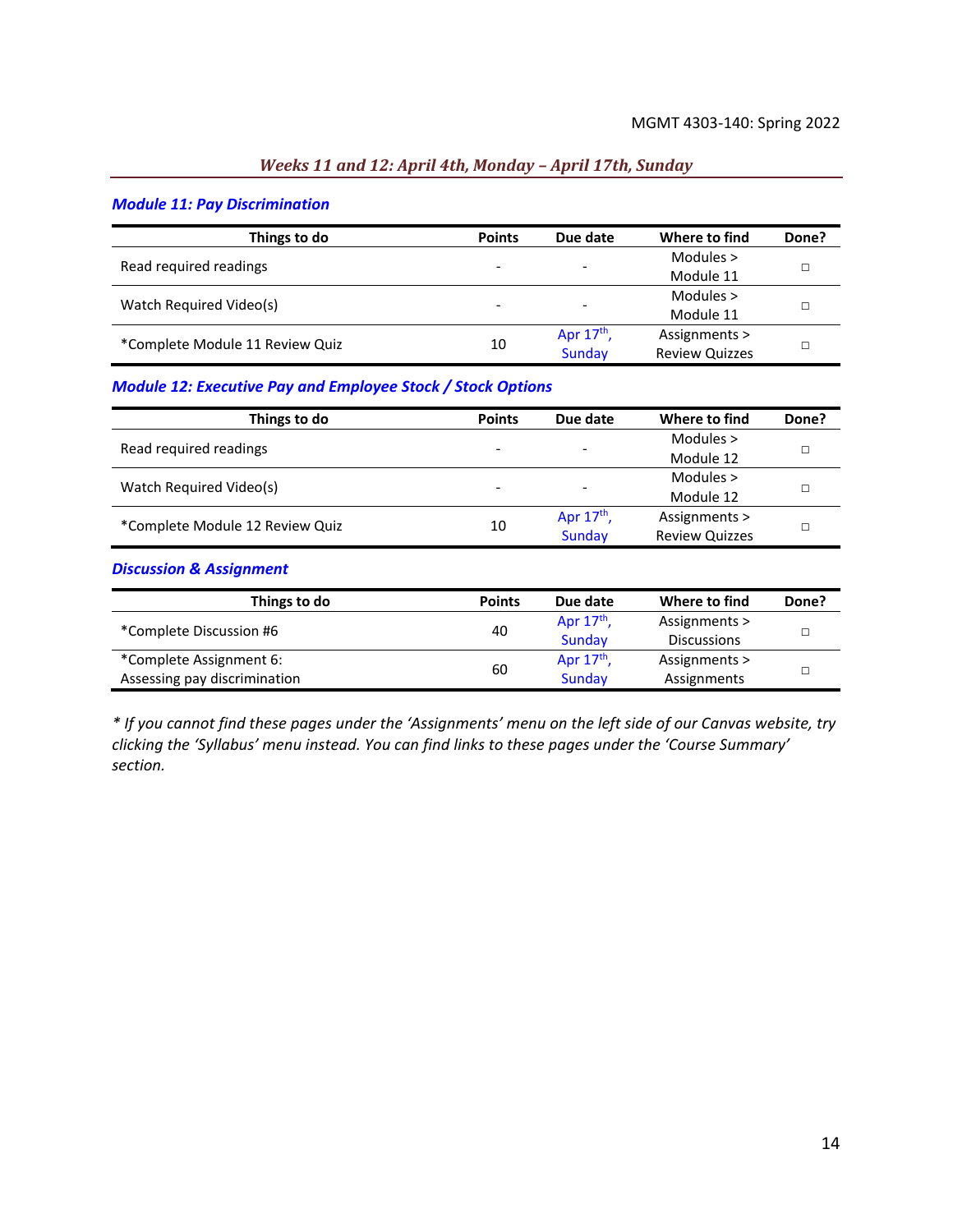#### *Weeks 13 and 14: April 18th, Monday – May 1st, Sunday*

#### *Module 13: Pay/Income Inequality*

| Things to do                    | <b>Points</b>            | Due date                 | Where to find         | Done? |
|---------------------------------|--------------------------|--------------------------|-----------------------|-------|
| Read required readings          |                          |                          | Modules $>$           |       |
|                                 | $\overline{\phantom{a}}$ | $\overline{\phantom{0}}$ | Module 13             |       |
| Watch Required Video(s)         | $\overline{\phantom{a}}$ | $\overline{\phantom{a}}$ | Modules $>$           |       |
|                                 |                          |                          | Module 13             |       |
| *Complete Module 13 Review Quiz | 10                       | May $1st$ ,              | Assignments >         |       |
|                                 |                          | Sunday                   | <b>Review Quizzes</b> |       |

#### *Module 14: International Compensation*

| Things to do                    | <b>Points</b>            | Due date                 | Where to find         | Done? |
|---------------------------------|--------------------------|--------------------------|-----------------------|-------|
| Read required readings          |                          |                          | Modules $>$           |       |
|                                 | $\overline{\phantom{0}}$ | $\overline{\phantom{a}}$ | Module 14             |       |
| Watch Required Video(s)         |                          | $\overline{\phantom{a}}$ | Modules $>$           |       |
|                                 |                          |                          | Module 14             |       |
| *Complete Module 14 Review Quiz |                          | May $1st$ ,              | Assignments >         |       |
|                                 | 10                       | Sunday                   | <b>Review Quizzes</b> |       |

#### *Discussion & Assignment*

| Things to do                                  | <b>Points</b> | Due date    | Where to find      | Done? |
|-----------------------------------------------|---------------|-------------|--------------------|-------|
| *Complete Discussion #7                       | 40            | May $1st$ , | Assignments >      |       |
|                                               |               | Sunday      | <b>Discussions</b> |       |
| *Complete Assignment 7: Pay/Income inequality | 60            | May $1st$ , | Assignments >      |       |
|                                               |               | Sunday      | Assignments        |       |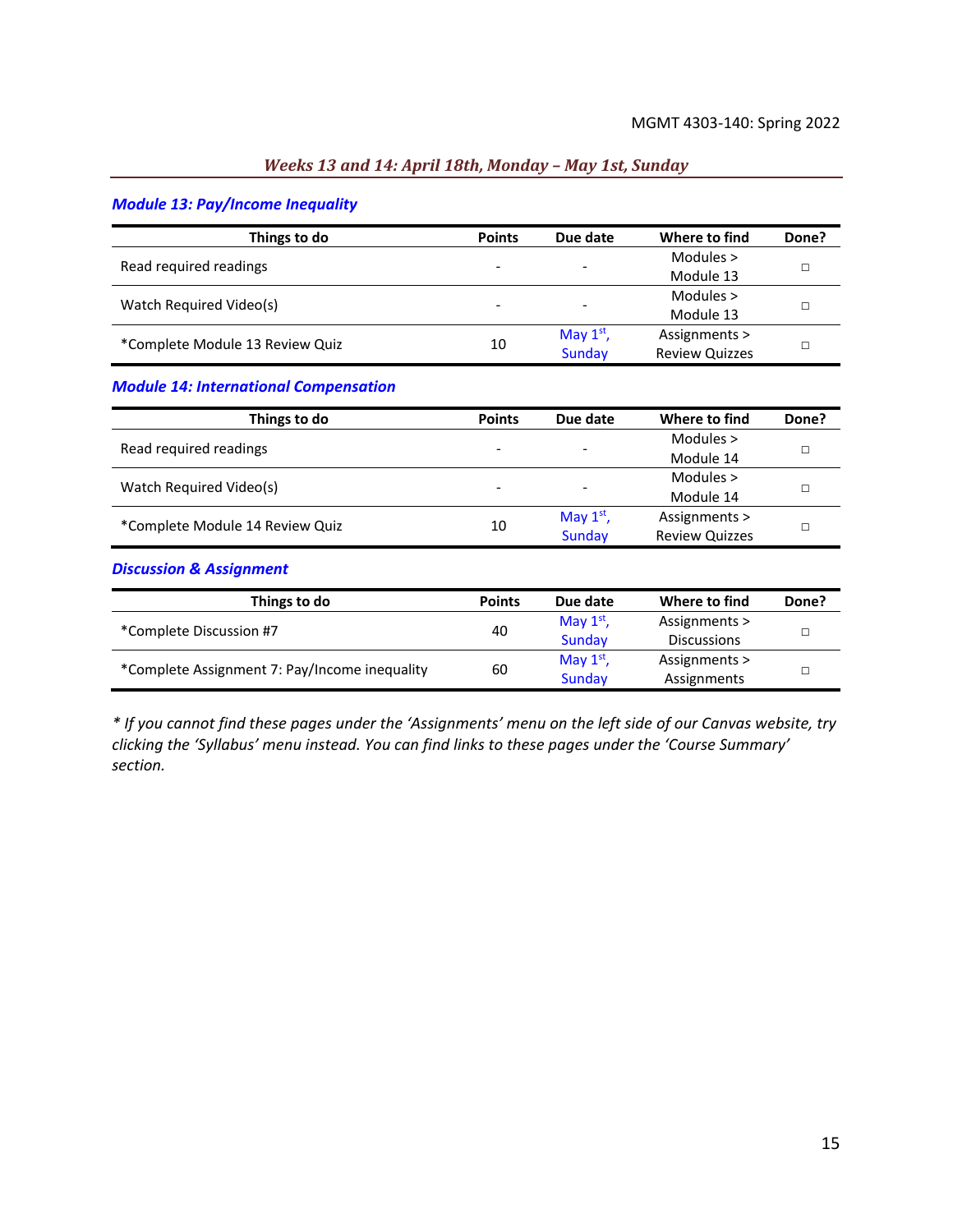## *Weeks 15 and 16: May 2nd, Monday – May 13th, Friday*

#### *Module 15: Benefits*

| Things to do                    | <b>Points</b>            | Due date                 | Where to find         | Done? |
|---------------------------------|--------------------------|--------------------------|-----------------------|-------|
| Read required readings          |                          |                          | Modules $>$           |       |
|                                 | $\overline{\phantom{0}}$ | $\overline{\phantom{0}}$ | Module 15             |       |
| Watch Required Video(s)         | -                        | $\overline{\phantom{0}}$ | Modules $>$           |       |
|                                 |                          |                          | Module 15             |       |
| *Complete Module 15 Review Quiz | 10                       | May $13th$ ,             | Assignments >         |       |
|                                 |                          | Friday                   | <b>Review Quizzes</b> |       |

#### *Discussion, Assignment & Exam*

| Things to do                                    | <b>Points</b> | Due date     | Where to find | Done? |  |
|-------------------------------------------------|---------------|--------------|---------------|-------|--|
|                                                 | 60            | May $13th$ , | Assignments > |       |  |
| *Complete Assignment 8: What to do to earn more |               | Fridav       | Assignments   |       |  |
|                                                 | 100           | May $13th$ , | Assignments > |       |  |
| *Complete Final Exam                            |               | Fridav       | <b>Others</b> |       |  |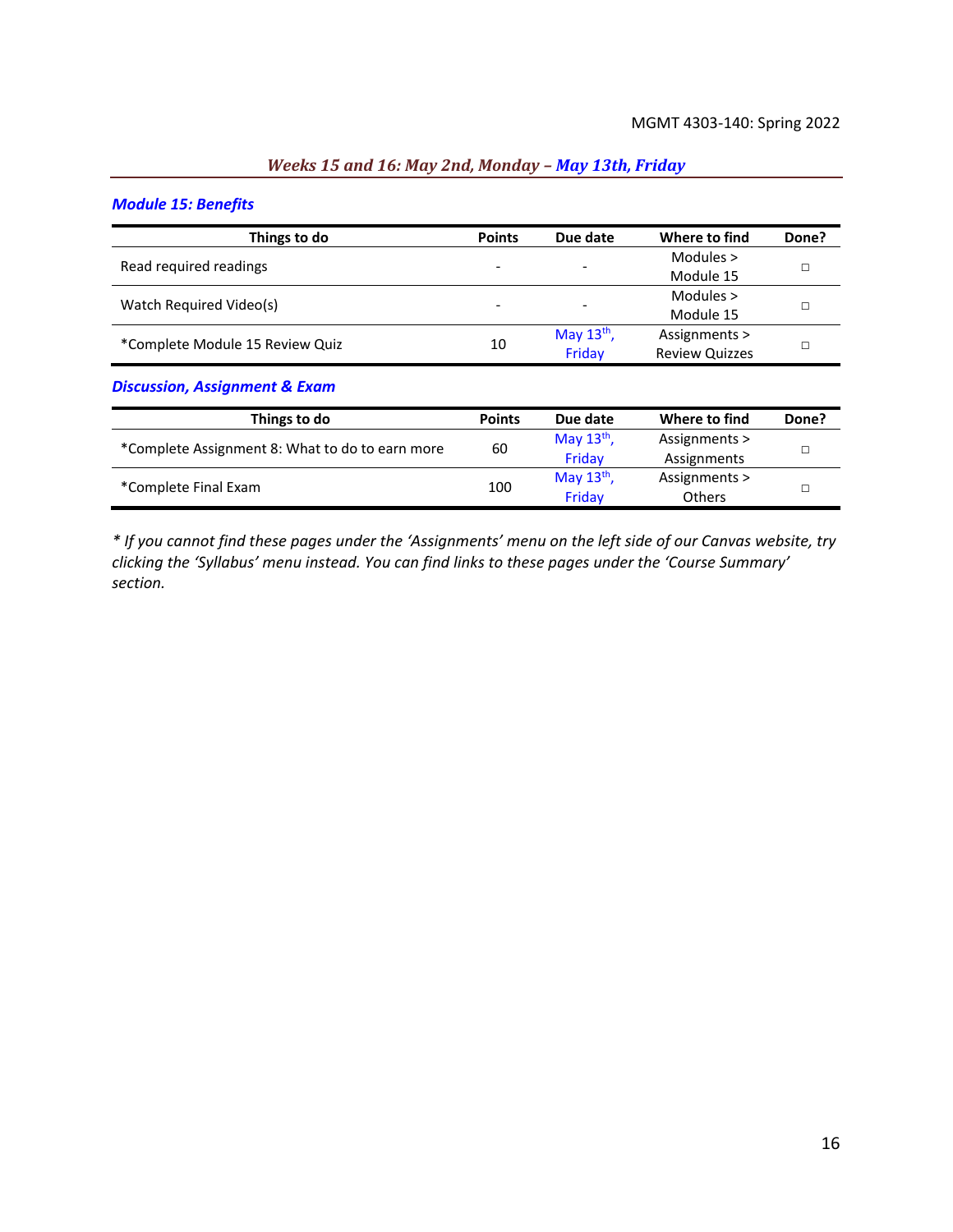## **6. COURSE AND UNIVERSITY PROCEDURES AND POLICIES**

### <span id="page-16-0"></span>**6-1. Drop Policy**

If you need to drop this class, you must complete the [Drop Request Dynamic Form](https://dynamicforms.ngwebsolutions.com/casAuthentication.ashx?InstID=eaed95b9-f2be-45f3-a37d-46928168bc10&targetUrl=https%3A%2F%2Fdynamicforms.ngwebsolutions.com%2FSubmit%2FForm%2FStart%2F53b8369e-0502-4f36-be43-f02a4202f612) through Warrior Web.

Faculty cannot drop students; this is always the responsibility of the student. The Registrar's Office will provide a deadline on the Academic Calendar for which the form must be completed. Once you submit the completed form to the Registrar's Office, you must go into Warrior Web and confirm that you are no longer enrolled. If you still show as enrolled, FOLLOW-UP with the Registrar's Office immediately. You are to attend class until the procedure is complete to avoid the penalty for absence. Should you miss the drop deadline or fail to follow the procedure, you will receive an F in the course, which may affect your financial aid and/or VA educational benefits.

### **6-2. Academic Integrity**

Texas A&M University-Central Texas values the integrity of the academic enterprise and strives for the highest standards of academic conduct. A&M-Central Texas expects its students, faculty, and staff to support the adherence to high standards of personal and scholarly conduct to preserve the honor and integrity of the creative community. Any deviation by students from this expectation may result in a failing grade for the assignment and potentially a failing grade for the course. All academic misconduct concerns will be referred to the Office of Student Conduct. When in doubt about collaboration, citation, or any issue, please contact your instructor before taking a course of action.

For more information regarding the Student Conduct process, visit the following web page. [\[https://www.tamuct.edu/student-affairs/student-conduct.html\]](https://www.tamuct.edu/student-affairs/student-conduct.html).

If you know of potential honor violations by other students, you may submit a report through the following web page.

[\[https://cm.maxient.com/reportingform.php?TAMUCentralTexas&layout\\_id=0\]](https://cm.maxient.com/reportingform.php?TAMUCentralTexas&layout_id=0).

#### **6-3. Academic Accommodations**

At Texas A&M University-Central Texas, we value an inclusive learning environment where every student has an equal chance to succeed and has the right to a barrier-free education. The Warrior Center for Student Success, Equity, and Inclusion is responsible for ensuring that students with a disability receive equal access to the university's programs, services, and activities. If you believe you have a disability requiring reasonable accommodations, please contact the Office of Access and Inclusion, WH-212; or call (254) 501-5836. Any information you provide is private and confidential and will be treated as such.

For more information, please visit our Access & Inclusion Canvas page (log-in required) [\[https://tamuct.instructure.com/courses/717\]](https://tamuct.instructure.com/courses/717)

#### **6-4. Important information for Pregnant and/or Parenting Students**

Texas A&M University-Central Texas supports students who are pregnant and/or parenting. In accordance with requirements of Title IX and related guidance from the US Department of Education's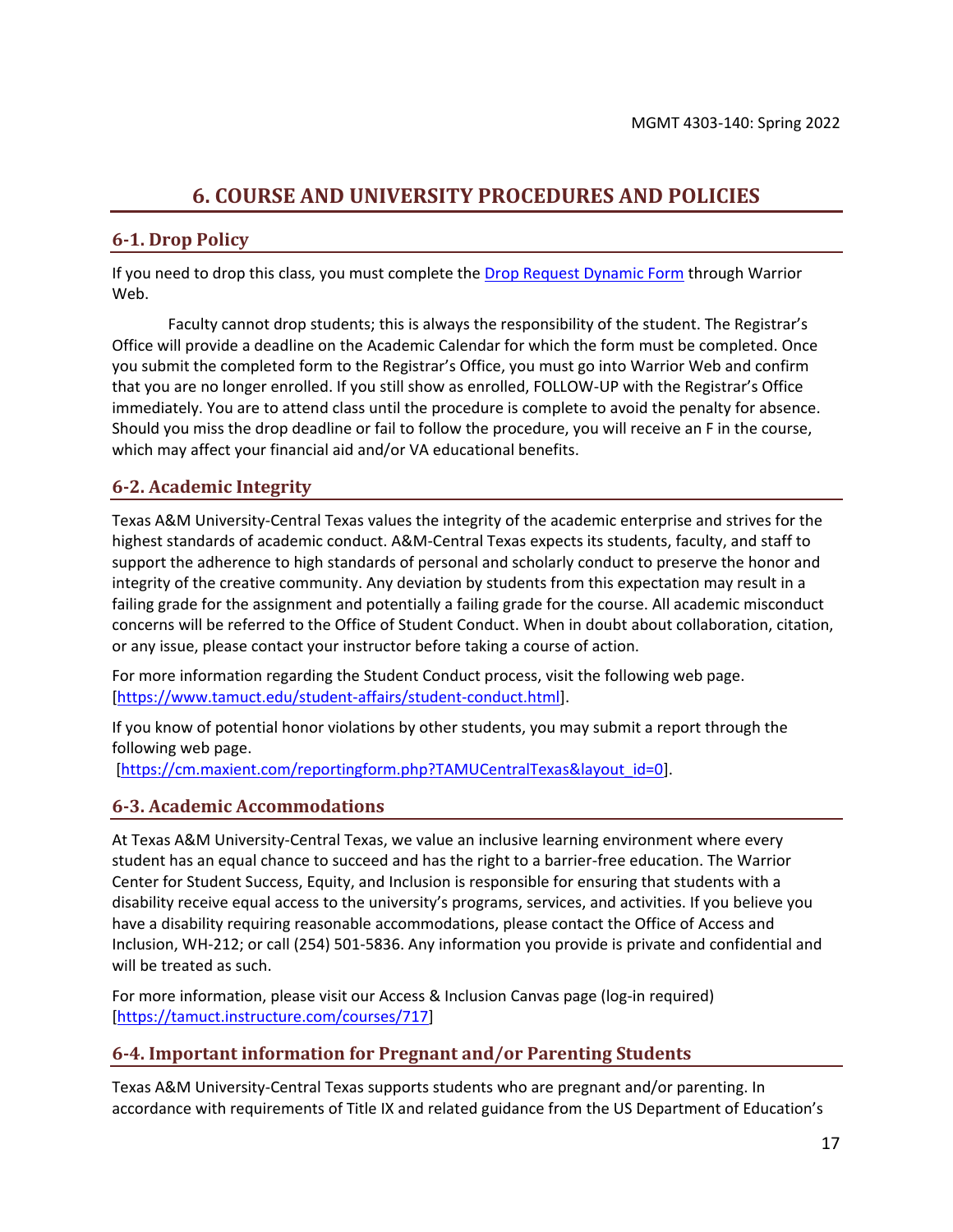Office of Civil Rights, the Dean of Student Affairs Office can assist students who are pregnant and/or parenting in seeking accommodations related to pregnancy and/or parenting. Students should seek out assistance as early in the pregnancy as possible. For more information, please visit the [Student Affairs](https://www.tamuct.edu/student-affairs/index.html) web page. Students may also contact the institution's Title IX Coordinator. If you would like to read more about these requirements and guidelines online, please visit the website [\[http://www2.ed.gov/about/offices/list/ocr/docs/pregnancy.pdf\]](http://www2.ed.gov/about/offices/list/ocr/docs/pregnancy.pdf).

Title IX of the Education Amendments Act of 1972 prohibits discrimination on the basis of sex and gender–including pregnancy, parenting, and all related conditions. A&M-Central Texas is able to provide flexible and individualized reasonable accommodation to pregnant and parenting students. All pregnant and parenting students should contact the Associate Dean in the Division of Student Affairs at (254) 501-5909 to seek out assistance. Students may also contact the University's Title IX Coordinator.

#### **6-5. Tutoring**

Tutoring is available to all A&M-Central Texas students, both virtually and in-person. Student success coaching is available online upon request.

If you have a question, are interested in becoming a tutor, or are in need of success coaching, contact the Warrior Center for Student Success, Equity and Inclusion at (254) 501-5836, or visit the Warrior Center at 212 Warrior Hall, or by emailing [WarriorCenter@tamuct.edu.](mailto:WarriorCenter@tamuct.edu)

To schedule tutoring sessions and view tutor availability, please visi[t Tutor Matching Services](https://tutormatchingservice.com/TAMUCT) or visit the Tutoring Center in 111 Warrior Hall.

Chat live with a remote tutor 24/7 for almost any subject from your computer! Tutor.com is an online tutoring platform that enables A&M-Central Texas students to log in and receive online tutoring support at no additional cost. This tool provides tutoring in over 40 subject areas except for writing support. Access Tutor.com through Canvas.

#### **6-6. The University Writing Center**

University Writing Center: Located in Warrior Hall 416, the University Writing Center (UWC) at Texas A&M University–Central Texas (A&M–Central Texas) is a free service open to all A&M–Central Texas students. For the Spring 2022 semester, the hours of operation are from 10:00 a.m.-5:00 p.m. Monday thru Thursday in Warrior Hall 416 (with online tutoring available every hour as well), with satellite hours available online only Monday thru Thursday from 6:00-9:00 p.m. and Saturday 12:00-3:00 p.m.

Tutors are prepared to help writers of all levels and abilities at any stage of the writing process. While tutors will not write, edit, or grade papers, they will assist students in developing more effective composing practices. By providing a practice audience for students' ideas and writing, our tutors highlight the ways in which they read and interpret students' texts, offering guidance and support throughout the various stages of the writing process. In addition, students may work independently in the UWC by checking out a laptop that runs the Microsoft Office suite and connects to WIFI or by consulting our resources on writing, including all of the relevant style guides. Whether you need help brainstorming ideas, organizing an essay, proofreading, understanding proper citation practices, or just want a quiet place to work, the UWC is here to help!

Students may arrange a one-to-one session with a trained and experienced writing tutor by making an appointment vi[a WCOnline.](https://tamuct.mywconline.com/) In addition, you can email Dr. Bruce Bowles Jr. at bruce.bowles@tamuct.edu if you have any questions about the UWC, need any assistance with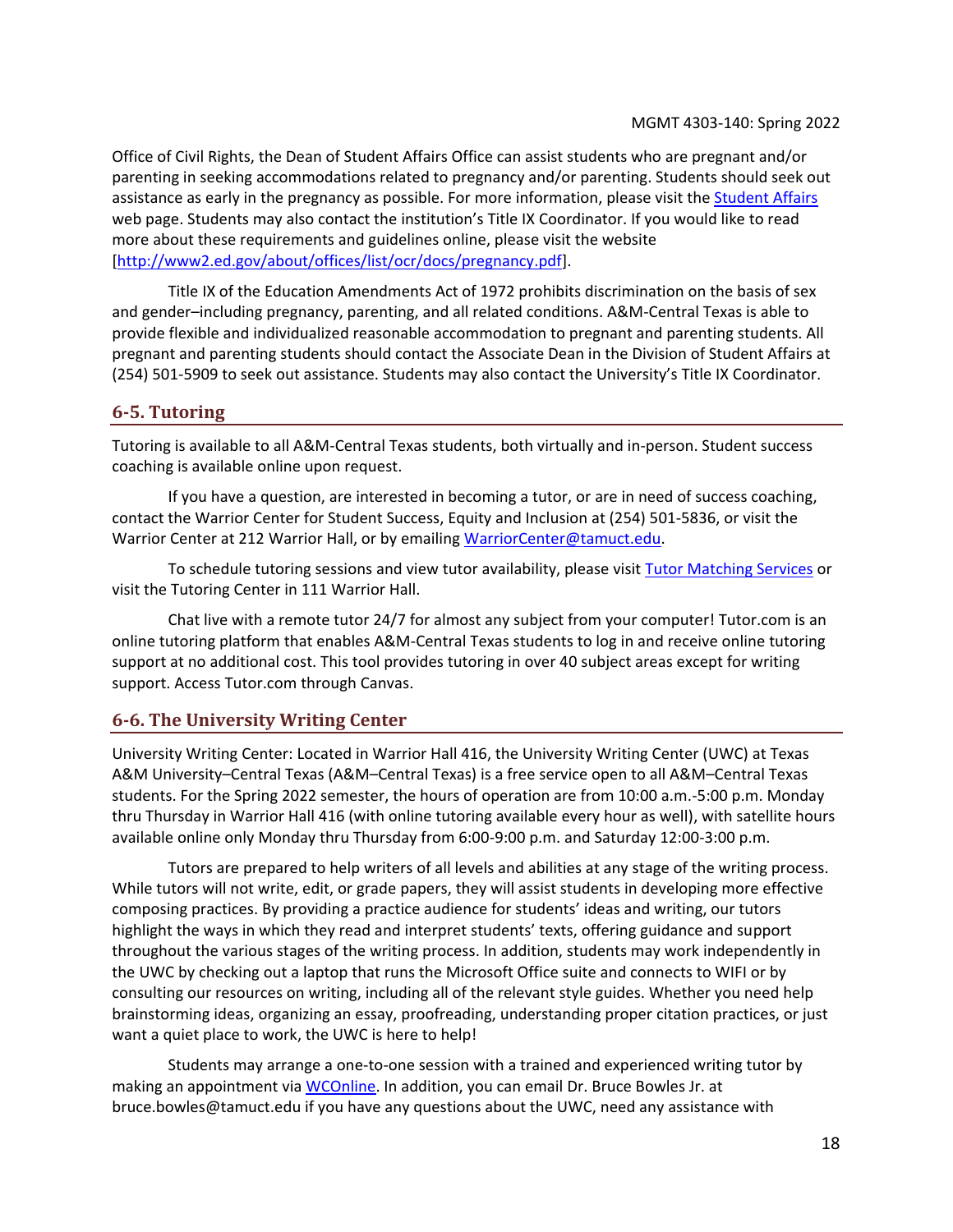scheduling, or would like to schedule a recurring appointment with your favorite tutor by making an appointment via [WCOnline.](https://tamuct.mywconline.com/) In addition, you can email Dr. Bruce Bowles Jr. at bruce.bowles@tamuct.edu if you have any questions about the UWC, need any assistance with scheduling, or would like to schedule a recurring appointment with your favorite tutor.

## **6-7. University Library**

The University Library provides many services in support of research across campus and at a distance. We offer over 200 electronic databases containing approximately 400,000 eBooks and 82,000 journals, in addition to the 96,000 items in our print collection, which can be mailed to students who live more than 50 miles from campus. Research guides for each subject taught at A&M-Central Texas are available through our website to help students navigate these resources. On campus, the library offers technology, including cameras, laptops, microphones, webcams, and digital sound recorders.

Research assistance from a librarian is also available 24 hours a day through our online chat service and at the reference desk when the library is open. Research sessions can be scheduled for more comprehensive assistance and may take place virtually through WebEx, Microsoft Teams, or in-person at the library. [Schedule an appointment here.](https://tamuct.libcal.com/appointments/?g=6956) Assistance may cover many topics, including how to find articles in peer-reviewed journals, how to cite resources, and how to piece together research for written assignments.

Our 27,000-square-foot facility on the A&M-Central Texas main campus includes student lounges, private study rooms, group work spaces, computer labs, family areas suitable for all ages, and many other features. Services such as interlibrary loan, TexShare, binding, and laminating are available. The library frequently offers workshops, tours, readings, and other events. For more information, please visit our [Library website.](http://tamuct.libguides.com/index)

## **7. FREQUENTLY ASKED QUESTIONS (FAQs)**

#### <span id="page-18-0"></span>**FAQ 1. Can the course contents be opened in advance?**

**Answer:** No, course materials will not be opened in advance of the schedule outlined in section '5[. Bi-](#page-7-0)[Weekly Checklist'](#page-7-0). I develop course content and make adjustments to course materials during semesters for a better student learning experience.

#### **FAQ 2. I have missed an assignment deadline. Can you extend the deadline for me?**

**Answer:** Yes, but ONLY IF the reason for missing the deadline is due to an unavoidable or unforeseeable event. You'll also need to provide me with written documentation that verifies the reason.

#### **FAQ 3. The reason that I have missed the assignment is private. So, I cannot provide you with a reason or documentation. Can you extend the deadline for me?**

**Answer:** I value your privacy. However, in this case, I cannot provide you with a deadline extension. I have to be fair to other students, and I have to apply the same standard for a deadline extension to everyone.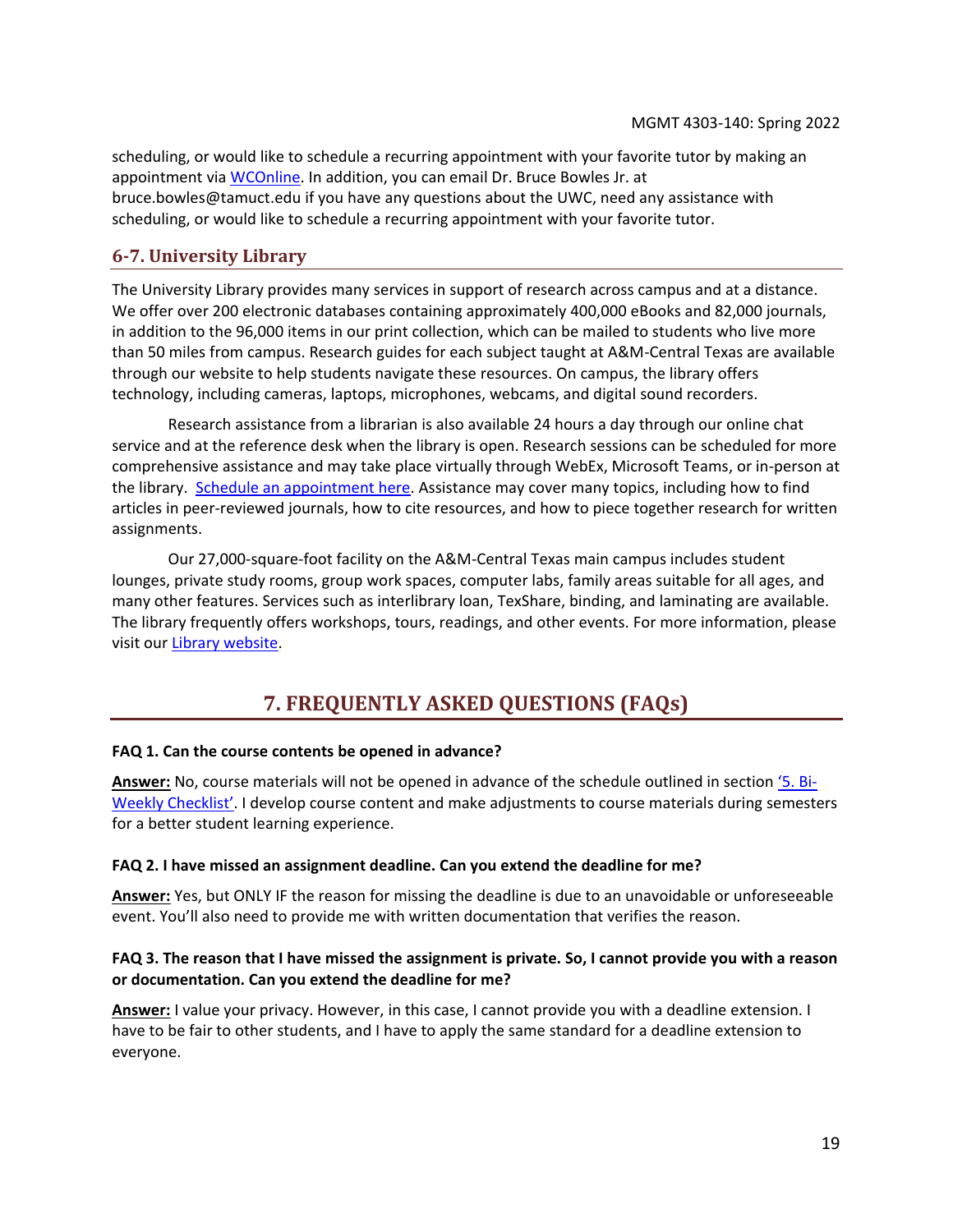#### **FAQ 4. I have finished the assignment before the deadline. But I wasn't able to submit the assignment in time because there was a problem with my internet or the Canvas system. Can you extend the deadline for me?**

**Answer:** Yes, I understand that this can happen, and you can submit your assignment late. However, in this case, your submitted assignment (either in word or pdf file format) should have been "last modified" before the deadline (this can be verified through the 'properties' menu in word or pdf program). If your file is shown as last modified after the deadline (for whichever reason, including the case that your file's last modified time cannot be verified), I cannot accept your assignment. Again, I have to be fair to other students, and I have to apply the same standard for a deadline extension to everyone.

#### **FAQ 5. I have copy-and-pasted a writing that is more than seven consecutive words from another source. However, I have clearly cited the source in my assignment. Is this plagiarism?**

**Answer:** Yes, that will be viewed as plagiarism in this course because seven or more consecutive words are identical to a writing from another source. For your writing to be free of plagiarism controversy, you need to paraphrase the original writing so that less than seven or more consecutive words are identical to a writing from another source.

#### **FAQ 6. I have copy-and-pasted a writing that is more than seven consecutive words from my past assignment in another course. Is this plagiarism?**

**Answer:** Yes, that will be viewed as plagiarism in this course because seven or more consecutive words are identical to a writing from another source. "Another source" also encompasses your past assignments from this as well as another course that you have taken in the past. For your writing to be free of plagiarism controversy, you need to paraphrase the original writing so that less than seven or more consecutive words are identical to a writing from another source. You also need to cite and reference your past work accordingly.

#### **FAQ 7. I have taken this course in the past, but I'm taking this course again this semester. When I was taking this course the last time, I have completed Assignments #1, #5, and #7. Can I re-submit these assignments without any changes?**

**Answer:** No, they will be considered as plagiarism for the same reason in my answer to FAQ 6 above. Please read the answer to the Q6 above for more detail.

#### **FAQ 8. The syllabus says that teamwork is not allowed in this course. Does this mean that I cannot help out a classmate in understanding the learning contents or assignments that he or she is having trouble with (or vice versa for getting help from a classmate)?**

**Answer:** No, a student helping out another student to better understand the learning contents is a kind gesture and is, in fact, somewhat encouraged. I'd rather have my students study together and have a better understanding of the learning contents than just give up on understanding the contents. (And of course, you can always reach out to me for help too.)

However, students have to answer the questions on their own based on how they have understood the learning contents. If a student's answer is too similar to another student's answer in a way that is difficult to be viewed as independent work, this is now viewed as "teamwork," which is prohibited in this course.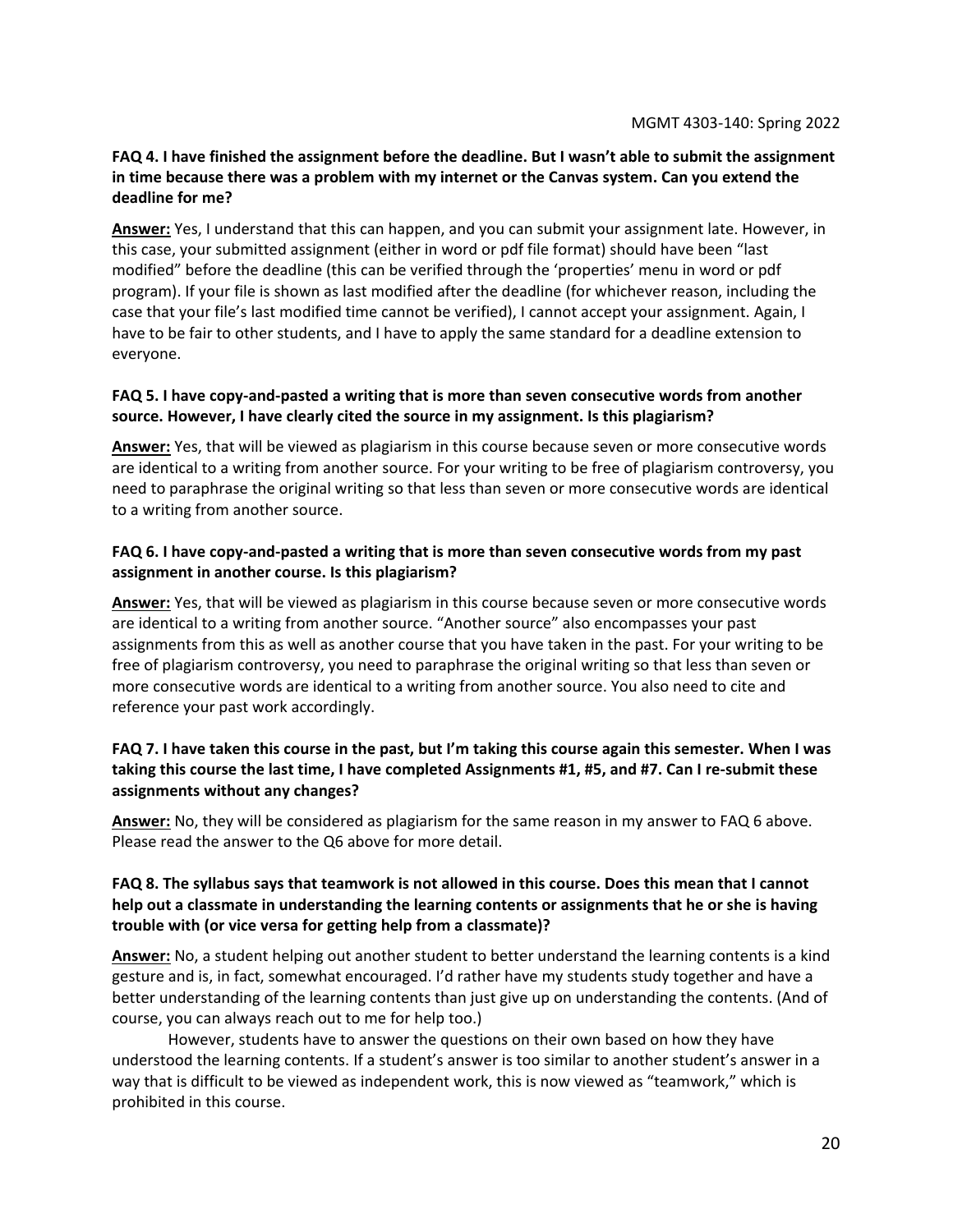So, if you are helping out John, please make sure that John writes the answers on his own based on how he understood the learning contents (and vice versa if you are the student that is getting help from John). And if seven or more consecutive words are identical to a writing from John's assignment, it will also be viewed as plagiarism.

#### **FAQ 9. I have referenced (or used) my friend's work (or someone else's work from the internet). But I have paraphrased every sentence. Is this a problem?**

**Answer:** Yes, this can be a problem as your submission can be viewed as an outcome of teamwork. In this case, your answer will be too similar to your friend's answer in a way that is difficult to be viewed as independent work. What your friend can only do is help you to understand the learning contents related to the assignment.

#### **FAQ 10. Our Canvas website shows that I have achieved 92% of the grades available. Does this mean that I'm getting "A" in this course?**

**Answer:** It depends. As outlined in the section '[3-9. Grading Criteria](#page-4-1)' of this document, your final grade will be determined by the total points that you have achieved in this course and not by the percentage that you may see on our Canvas website. So, if your total point, in the end, is 900 points or greater and you see 92% on the website, your grade will be "A" grade for this course. But if your total point, in the end, is less than 900 points and you see 92% on the website, your grade will be "B" for this course.

#### **FAQ 11. My total point, in the end, is 903 points. But our Canvas website shows that I have achieved 88% of the grades available. Does this mean that I'm getting "A" in this course?**

**Answer:** Yes, your grade will be "A" in this course because your total point for this course is 900 or greater.

#### **FAQ 12. Can I upload the course materials to websites like Course Hero?**

**Answer:** No. Please read the section '[3-10. Instructor Polices](#page-5-0)' of this document for more detail. You'll also receive a failing grade "F" and be referred to Student Affairs if the copyright policy is violated in any way.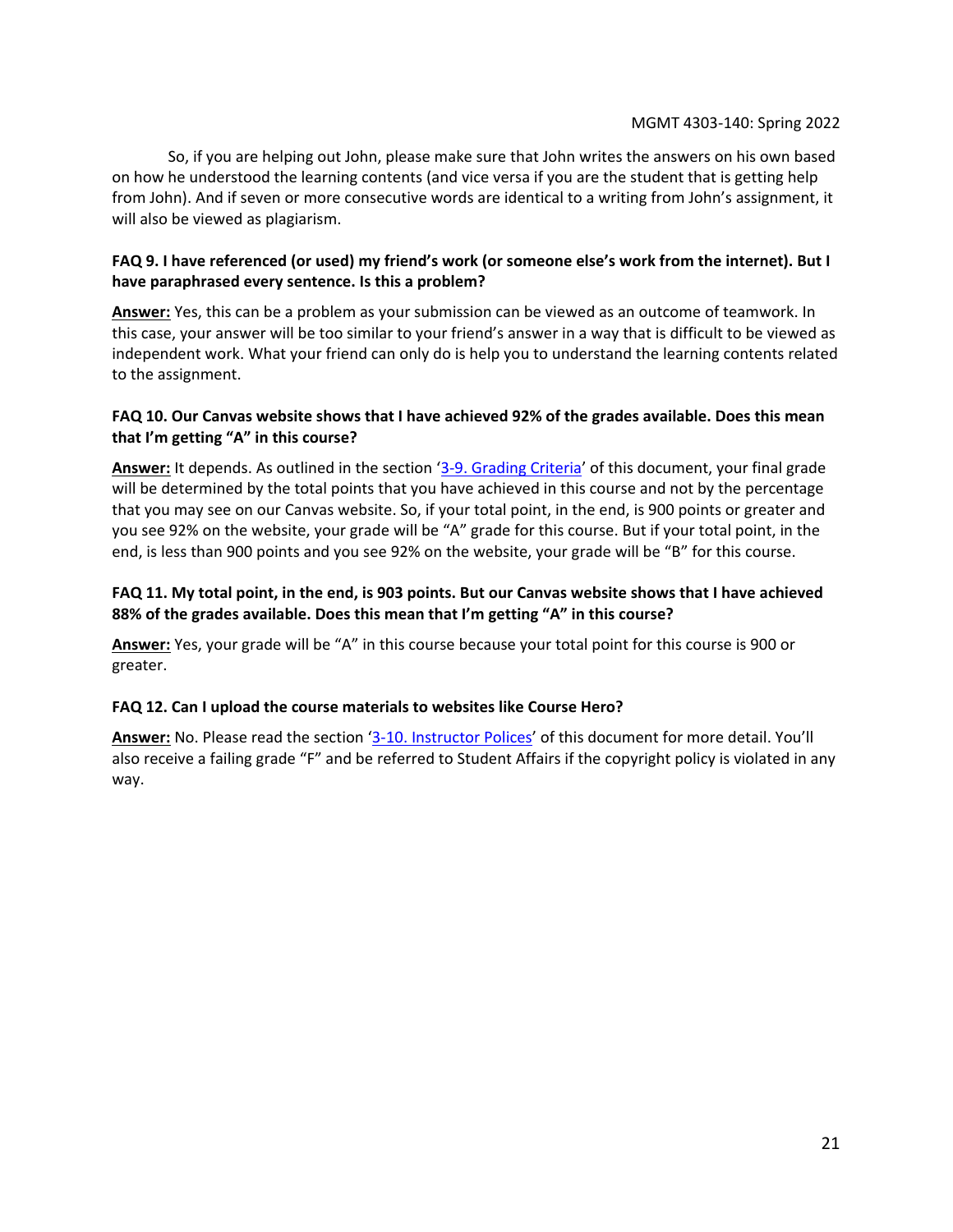## **Appendix – Assignment Example**

<span id="page-21-0"></span>*\* This is only an example. The finalized assignment may differ.*

**Assignment #1: Bureau of Labor Statistics (BLS) Pay Data (60 points) Distributed: XXX Due: XXX**

#### **Why this assignment?**

This assignment is intended to achieve the goal of our Module 2 learning objectives, "demonstrate an understanding of how supply and demand of labor can affect pay level in the labor market" and "identify a data source for determining market pay level" (also related to Course Objective #1). This assignment will also allow students to pre-think about the limitations of economics model of pay, which they will be learning in the following module (Module 3).

#### **Instruction**

Watch *Video 3: BLS Pay data* (Modules > Module 2 > Required Videos) and answer Questions 1 to 3.

#### **Important Notes**

1. In writing your answers, NEVER copy-and-paste any part of the textbook or any other sources. Write the answers in your own words. If more than seven consecutive words are identical to a writing from another source (including the textbook, your past works, and any other sources), it will be considered as plagiarism, and you will receive 0 points for this assignment. You will also be referred to Students Affairs.

2. See the grading rubric on the last page for grading standards.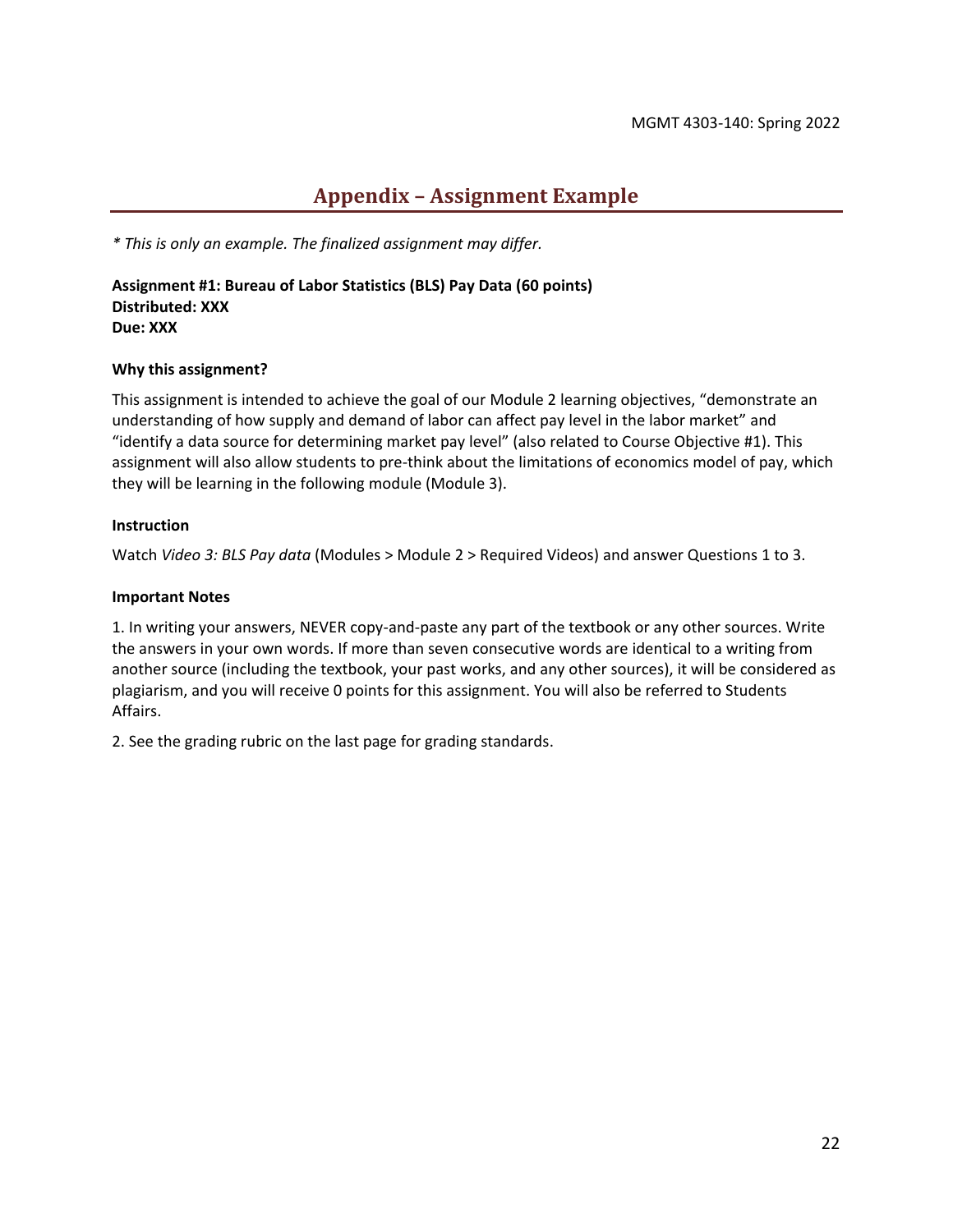## **Appendix – Assignment Example (Continued)**

#### **Question 1 (Total of 25 points)**

Go to the United States Bureau of Labor Statistics website (www.bls.gov/oes/data.htm) that allows you to find data on compensation for people in the United States. In the database *Occupational Employment Statistics*, click on one-screen data search.

Step 1) Inside the *Select a search type* box, click *Multiple occupations for one geographical area*, then click *Metropolitan or Non-metropolitan Area*.

Step 2) Choose an area that is nearby where you live.

Step 3) Select two occupations of your choice. But for the learning purpose of this assignment, select two occupations that you would expect the pay levels to be largely different (e.g., fast food cooks vs. lawyers).

Step 4) Select annual mean, 10th percentile, 25<sup>th</sup> percentile, median, 75<sup>th</sup> percentile, and 90<sup>th</sup> percentile wages.

Step 5) Select an output type.

**Step 6)** Based on your output, fill in the following table. The words in *italic* should be replaced by the occupations and the area that you have searched. **(10 points)**

| Occupation          | Annual<br>mean wage | Annual<br>10 <sup>th</sup><br>percentile<br>wage | Annual<br>25 <sup>th</sup><br>percentile<br>wage | Annual<br>median<br>wage | Annual<br>75 <sup>th</sup><br>percentile<br>wage | Annual<br>90 <sup>th</sup><br>percentile<br>wage |
|---------------------|---------------------|--------------------------------------------------|--------------------------------------------------|--------------------------|--------------------------------------------------|--------------------------------------------------|
| <b>Occupation 1</b> |                     |                                                  |                                                  |                          |                                                  |                                                  |
| <b>Occupation 2</b> |                     |                                                  |                                                  |                          |                                                  |                                                  |

*Area*

**Step 7)** From the economics model of pay point of view, explain why you would examine the pay difference between two occupations within a given area. You MUST use the concept of "supply of labor" and/or "demand of labor" in writing your answer. **(15 points)**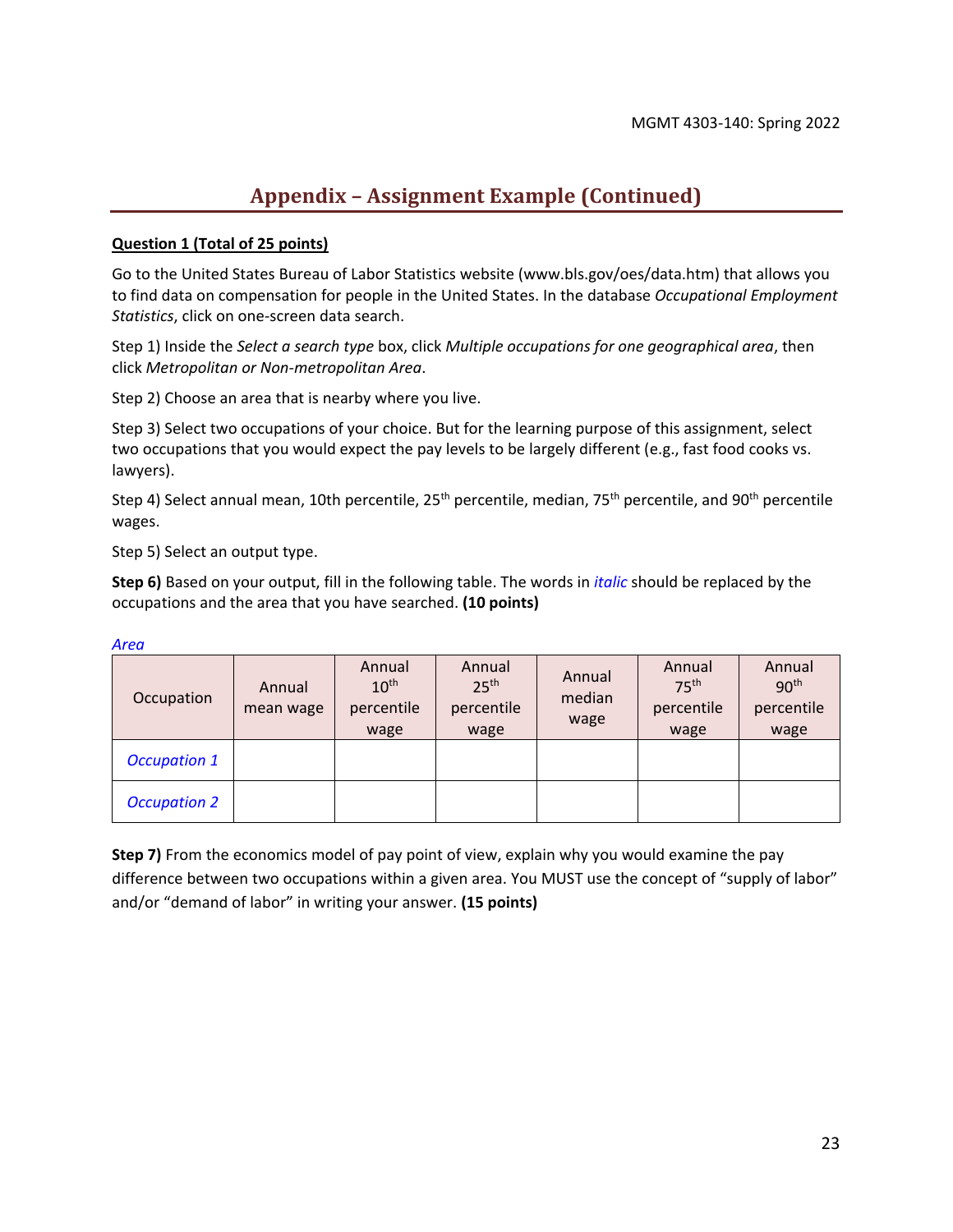## **Appendix – Assignment Example (Continued)**

#### **Question 2 (Total of 25 points)**

Again, go to the United States Bureau of Labor Statistics website (www.bls.gov/oes/data.htm). In the database *Occupational Employment Statistics*, click on one-screen data search.

Step 1) Inside the *Select a search type* box, click *One occupation for multiple geographical areas*.

Step 2) Choose an occupation of your choice.

Step 3) *Click Metropolitan or Non Metropolitan Area* and select two areas of your choice. For the learning purpose of this assignment, select one relatively large area and one relatively small area in terms of population (e.g., Houston, TX vs. Ithaca, NY).

Step 4) Select annual mean, 10th percentile,  $25<sup>th</sup>$  percentile, median, 75<sup>th</sup> percentile, and 90<sup>th</sup> percentile wages.

Step 5) Select an output type.

**Step 6)** Based on your output, fill in the following table. The words in *italic* should be replaced by the areas and the occupation that you have searched. **(10 points)**

| Area   | Annual<br>mean wage | Annual<br>10 <sup>th</sup><br>percentile<br>wage | Annual<br>25 <sup>th</sup><br>percentile<br>wage | Annual<br>median<br>wage | Annual<br>75 <sup>th</sup><br>percentile<br>wage | Annual<br>90 <sup>th</sup><br>percentile<br>wage |  |
|--------|---------------------|--------------------------------------------------|--------------------------------------------------|--------------------------|--------------------------------------------------|--------------------------------------------------|--|
| Area 1 |                     |                                                  |                                                  |                          |                                                  |                                                  |  |
| Area 2 |                     |                                                  |                                                  |                          |                                                  |                                                  |  |

#### *Occupation*

**Step 7)** From the economics model of pay point of view, explain why you would examine the pay difference within the same job between two areas. You MUST use the concept of "supply of labor" and/or "demand of labor" in writing your answer. (If your selection does not result in a noticeable pay difference between two areas, please change either the occupation or the areas for your search.) **(15 points)**

#### **Question 3 (10 points)**

Now, closely examine the tables that you have made in Questions 1 and 2. Is there an observation in your tables that cannot be explained by the economics model of pay? For example, in Question 1, the observed pay difference between the two occupations within a given area could be explained by the economics model of pay. And in Question 2, the observed pay difference within the same job between two areas could also be explained by the economics model of pay. What is the observation (or the *pattern* of statistics) in the two tables that cannot be explained by the economics model of pay?